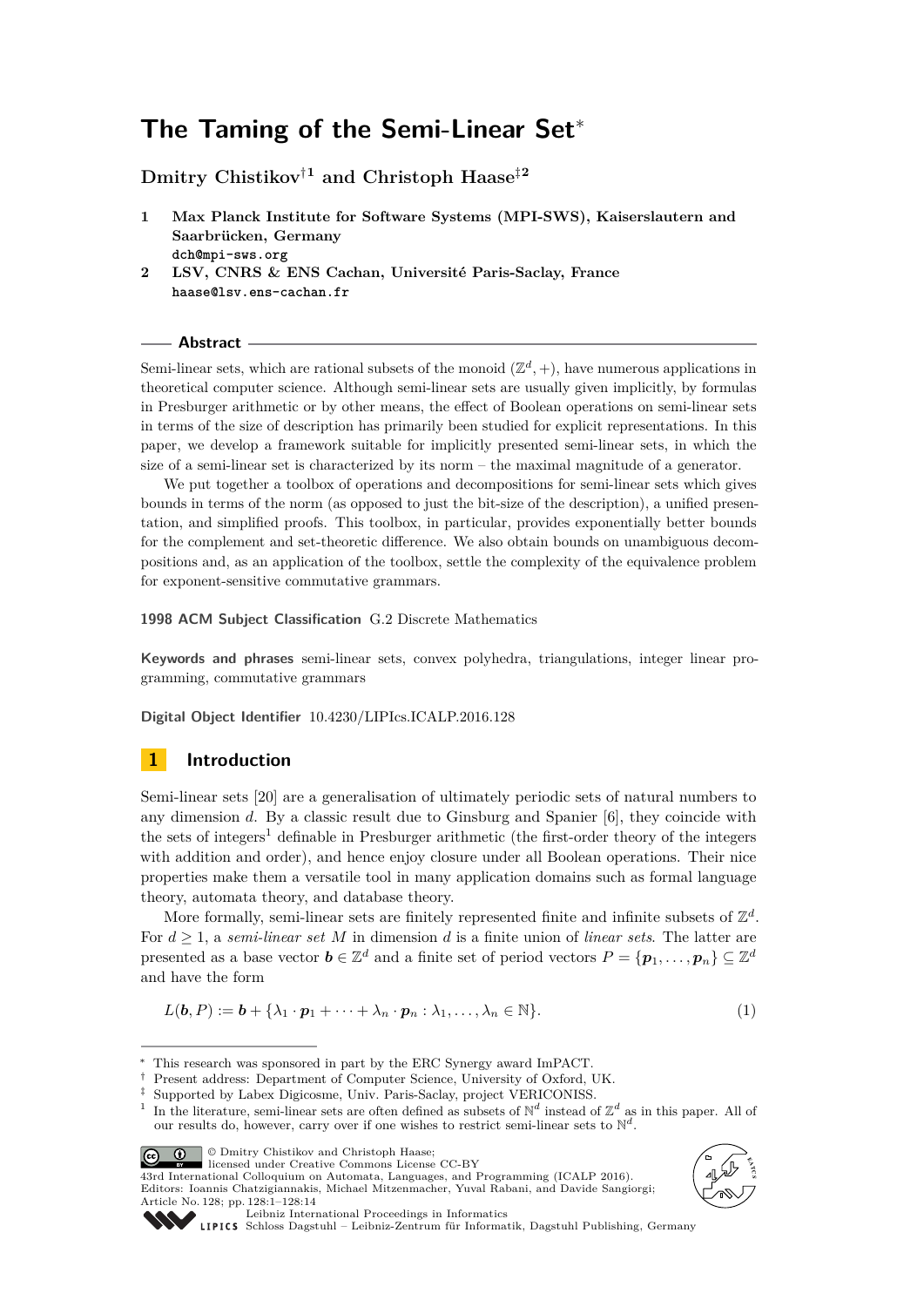### **128:2 The Taming of the Semi-Linear Set**

Such representations are, in fact, only rarely encountered in applications, because in many contexts semi-linear sets are defined implicitly. A semi-linear set can, for instance, be succinctly encoded by a formula in Presburger arithmetic; or a set can be just *proved* to be semi-linear with an estimation of its *norm*,  $||M||$ . The norm is the absolute value of the largest number occurring in the smallest description of *M* as a union of sets of the form [\(1\)](#page-0-1). Examples of implicitly presented semi-linear sets include languages of various types of commutative grammars [\[10,](#page-12-2) [18\]](#page-12-3) and reachability sets of reversal-bounded counter automata [\[13,](#page-12-4) [9\]](#page-12-5).

The effect of Boolean operations is, however, not easy to track in terms of the size of vectors *b* and  $p_i$  if semi-linear sets are only presented implicitly. As an example, consider the set of non-negative integer solutions to a system of linear inequalities  $\mathfrak{S}: A \cdot x \leq c$ , which is a semi-linear set  $S \subseteq \mathbb{N}^d$  encoded by  $\mathfrak{S}$  with exponential succinctness. Huynh [\[12,](#page-12-6) [11\]](#page-12-7) shows that for a given semi-linear set M, in general, whenever the complement  $\overline{M} := \mathbb{N}^d \setminus M$ of *M* (with respect to  $\mathbb{N}^d$ ; the same holds for  $\mathbb{Z}^d$ ) is non-empty, then there is some  $u \in \overline{M}$ whose entries are bounded by an exponential in the explicit representation of  $M$  – which amounts to doubly exponential in the size of description of S. This upper bound is far from optimal: by Farkas' lemma,  $\overline{M}$  contains an element **u** whose magnitude  $||u||$  is at most singly-exponential in the size of description of  $\mathfrak{S}$ .

Somewhat surprisingly, to the best of the authors' knowledge, there has been no unified framework for deriving bounds of this kind for implicitly presented semi-linear sets. Even if we take an explicitly given linear set as in [\(1\)](#page-0-1) and describe it by an existential formula  $\Psi(x)$ in Presburger arithmetic, the representation of the complement with a universally quantified formula  $\neg \Psi(x)$  provides poor estimates on the magnitude of small elements: although upper bounds can be derived from an analysis of quantifier-elimination procedures, these bounds are only doubly exponential (see, e.g., [\[25\]](#page-12-8)) and hence far from being optimal.

### **Our contribution**

In this paper, we develop a framework suitable for implicitly presented semi-linear sets (explicitly presented sets are, of course, included as the simplest special case). In this framework the size of a semi-linear set  $M \subseteq \mathbb{Z}^d$  is characterised by its norm,  $||M||$ , rather than the full bit-size of the description of *M*. We prove novel upper bounds in which, as a rule of thumb, the norm of the result of an operation is upper-bounded by  $||M||^E$  where the exponent *E* behaves in a "controlled" way (say,  $E = \text{poly}(d)$ ), thus *taming* the effect of Boolean operations and decompositions. In more detail, our contributions are as follows:

- We put together a "toolbox" of operations and decompositions for semi-linear sets, with *tame* bounds, unified presentation, and simplified proofs. This toolbox includes improved bounds on the norm of the complement and, as a corollary, improved bounds on the norm of the set-theoretic difference. These bounds can give an exponential advantage over previously known techniques that upper-bound the bit-size of the result by  $n^E$  where *n* is the bit-size of the description of  $M$  – because  $n$  can be exponential in  $||M||$ .
- We derive from our toolbox an alternative proof of the  $\Pi_2^{\mathsf{P}}$  upper bound for deciding  $\sim$ semi-linear set inclusion, shown originally by Huynh [\[12,](#page-12-6) [11\]](#page-12-7). As a further application, we settle the complexity of the equivalence problem for exponent-sensitive commutative grammars, which have recently been introduced by Mayr and Weihmann [\[18\]](#page-12-3).
- We give a new proof of and provide an explicit upper bound on unambiguous decomposition  $\sim$ of semi-linear sets. It was first asked by Ginsburg [\[5\]](#page-12-9) whether any semi-linear set is equivalent to a semi-linear set in which every element is generated in a unique way by exactly one linear set. This question was independently positively answered by Eilenberg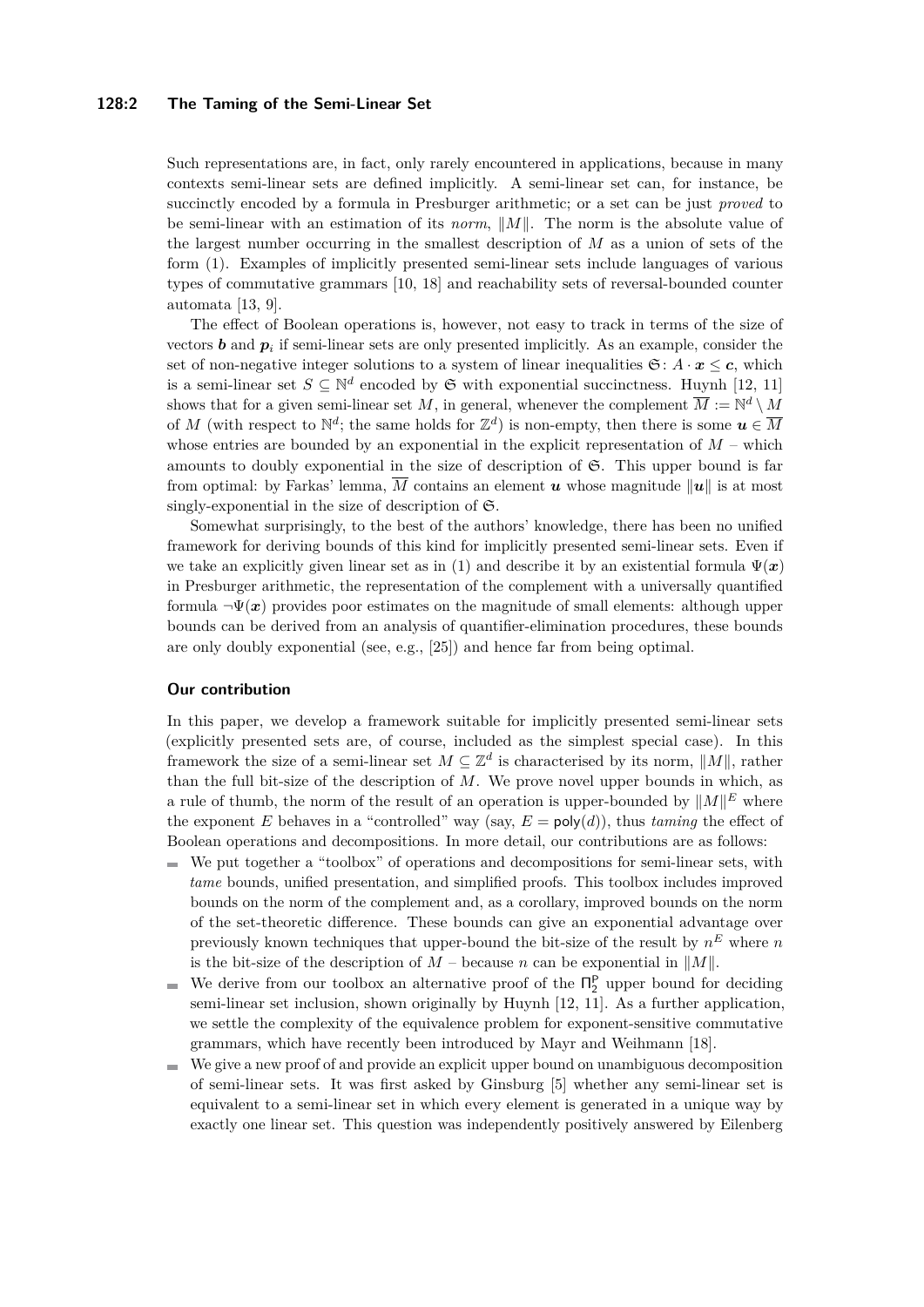on this decomposition have been established so far. We now give a brief guide to the developed techniques and to the remainder of the paper. Our starting point is the fact that the set of non-negative solutions of a system of inequalities G can be obtained as  $L(B, P) := \bigcup_{b \in B} L(b, P)$  for some finite sets  $B, P \subseteq \mathbb{N}^d$ . We call semi-linear sets of the form *L*(*B, P*) *hybrid linear sets* and use them, instead of linear sets, as basic building blocks for general semi-linear sets. A hybrid linear set preserves more structural information about the "infinitary behaviour" of the linear sets it contains; it is, in fact, a discrete analogue of the Minkowski–Weyl representation of a convex polyhedron as the sum of a polytope and a convex cone.

Since the effect of operations on linear sets is primarily dominated by the magnitude and number of period vectors, reasoning in terms of hybrid linear sets lets us treat a potentially exponential number of linear sets in a uniform way. This, in turn, enables us, for instance, to obtain bounds on the representation of the intersection of two hybrid linear sets of the form *L*(*B, P*) where, as one would indeed expect, the magnitude of the generators of the result does not depend on the cardinality of *B* (Subsection [2.3\)](#page-5-0).

Our further path to the results on the complement and set-theoretic difference of semilinear sets (Section [4\)](#page-8-0) goes through another development, a *proper disjoint decomposition theorem*. It splits a hybrid linear set into a union  $\bigcup_{i \in I} L(B_i, P_i)$  where each  $P_i$  is proper (i.e., consists of linearly independent vectors) and the *convex hulls* of  $L(B_i, P_i)$  are disjoint (Section [3\)](#page-5-1). For this result, we use the concept of a generalised simplex in order to construct triangulations of infinite polyhedra in  $\mathbb{Q}^d$ , and use the technique of half-open decompositions to ensure the disjointness of the aforementioned convex hulls.

Decomposing Q*<sup>d</sup>* into convex polyhedra is by no means a new technique in the study of semi-linear sets. In particular, such decompositions were used by Huynh [\[12,](#page-12-6) [11\]](#page-12-7) and recently by Kopczyński [\[15\]](#page-12-11) in the context of semi-linear set inclusion. However, our decomposition theorem is different from theirs and gives stronger corollaries, in that we obtain a full semi-linear representation of the complement and, through intersection, of the set-theoretic difference. While the window theorem of Kopczyński in [\[15\]](#page-12-11) gives an upper bound on the magnitude of the smallest vector in the set difference, our results upper-bound the magnitude of the largest generator.

### **2 Preliminaries**

# **2.1 Basic definitions**

Let  $\mathbb{Z}, \mathbb{N}, \mathbb{Q},$  and  $\mathbb{Q}_{\geq 0}$  denote the set of integers, non-negative integers, rationals, and non-negative rationals, respectively. For  $x \in \mathbb{Q}$ ,  $|x|$  is the largest integer that does not exceed *x*. For subsets of numbers or vectors *A* and *B*, we use the Minkowski sum notation:  $A + B := \{a + b : a \in A, b \in B\}$ . In this and other contexts, we often omit the curly braces when referring to singletons. For sets of vectors  $P = {\bf{p}_1, \ldots, p_n}$ ,  $Q \subseteq \mathbb{Z}^m$ , we may assume some fixed ordering on their elements, e.g., a lexicographic ordering, and thus sometimes treat *P* as a matrix whose column vectors are  $p_1, \ldots, p_n$ . This leads to the notation  $P \cdot \lambda$ and  $P \cdot Q$ , for products of *P* with a vector  $\lambda$  and a matrix *Q*, respectively.

### **Linear, hybrid linear, and semi-linear sets**

Suppose a natural  $d \geq 1$  is fixed; we will call this *d* the *dimension*. A set  $L \subseteq \mathbb{Z}^d$  is called *linear* if it is of the form

<span id="page-2-0"></span>
$$
L = L(\mathbf{b}, P) := \{ \mathbf{b} + \lambda_1 \mathbf{p}_1 + \dots + \lambda_k \mathbf{p}_k : \lambda_1, \dots, \lambda_k \in \mathbb{N}, \mathbf{p}_1, \dots, \mathbf{p}_k \in P \}
$$
(2)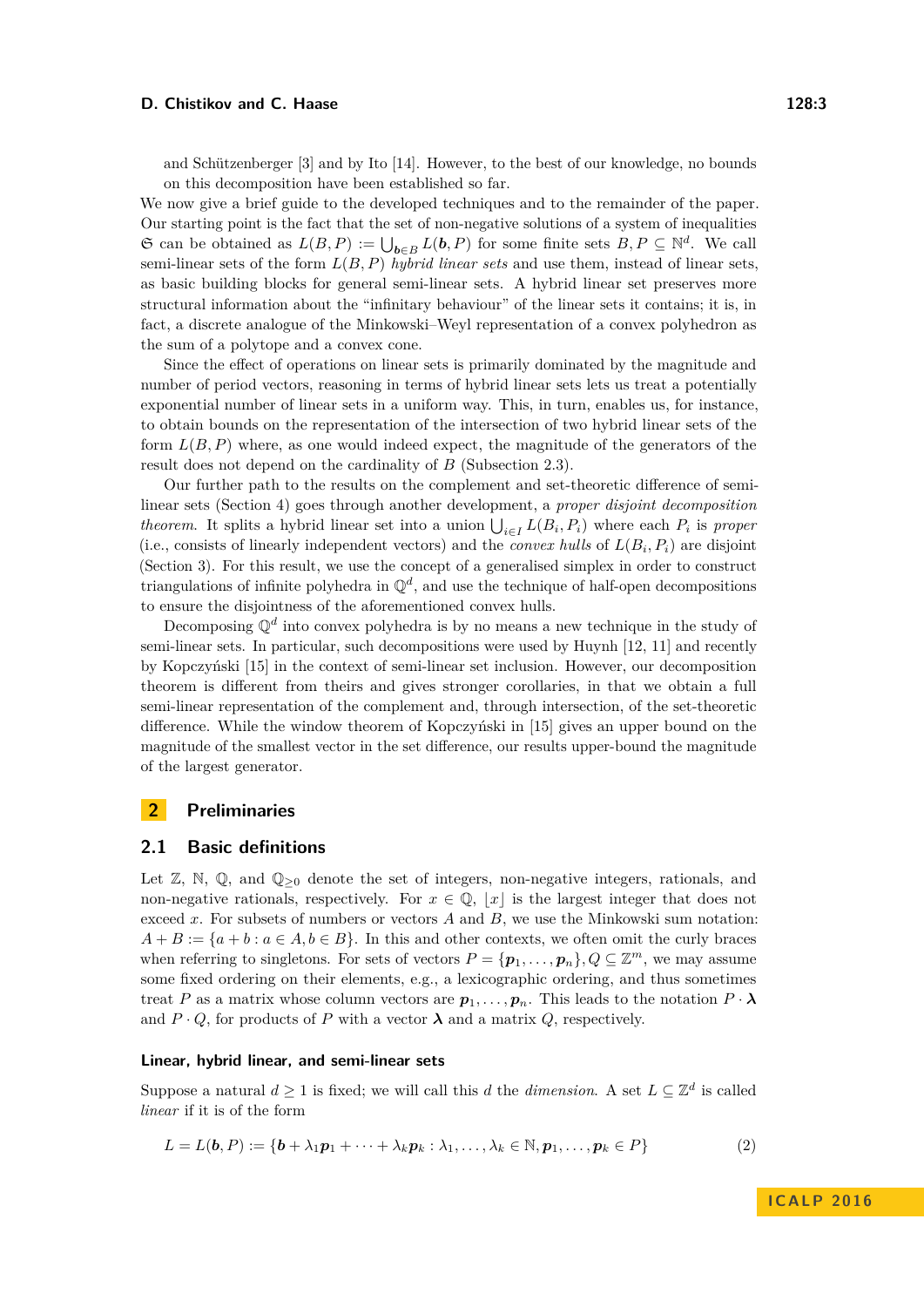### **128:4 The Taming of the Semi-Linear Set**

where  $\mathbf{b} \in \mathbb{Z}^d$  and  $P \subseteq \mathbb{Z}^d$  is a finite set. We call the vector  $\mathbf{b}$  the *base vector* and vectors  $p \in P$  the *period vectors* (or simply *base* and *periods*) of *L*. A set  $S \subseteq \mathbb{Z}^d$  is called *semi-linear* if it is a finite union of linear sets. Semi-linear sets can be represented as

<span id="page-3-1"></span><span id="page-3-0"></span>
$$
S = \bigcup_{i \in I} L(B_i, P_i) \quad \text{where} \tag{3}
$$

$$
L(B_i, P_i) := \bigcup_{\mathbf{b}_i \in B_i} L(\mathbf{b}_i, P_i)
$$
\n<sup>(4)</sup>

and  $L(\boldsymbol{b}_i, P_i)$  is as in [\(2\)](#page-2-0); we call sets  $L(B_i, P_i)$  in [\(4\)](#page-3-0) *hybrid linear sets*. Every linear set is also a hybrid linear set, and every hybrid linear set is semi-linear, but the converse statements are not true in general.

A hybrid linear set  $L(B_i, P_i)$  is *proper* if the vectors  $P_i$  are linearly independent. Moreover, a hybrid linear set  $L(B_i, P_i)$ ,  $\#P_i = r$ , is called *unambiguous* if for every  $x \in L(B_i, P_i)$ there exist a unique  $\mathbf{b} \in B_i$  and a unique  $\mathbf{\lambda} \in \mathbb{N}^r$  such that  $\mathbf{x} = \mathbf{b} + P_i \cdot \mathbf{\lambda}$ . A representation  $\bigcup_{i \in I} L(B_i, P_i)$  is an *unambiguous decomposition* if each hybrid linear set  $L(B_i, P_i)$  is unambiguous and the union is disjoint.

From the computational perspective, it is standard to represent semi-linear sets of the form [\(3\)](#page-3-1) by listing all vectors in the sets  $B_i$ ,  $P_i$  for all  $i \in I$ ; components of the vectors are written in binary. We use the following notation to refer to various size measures for this representation. For any set *A*, the number of elements of *A* is  $#A$ . For any  $v = (v_1, \ldots, v_d)$  $\mathbb{Z}^d$ ,  $||v|| := \max_{1 \le i \le d} |v_i|$ ; similarly, for any  $A \subseteq \mathbb{Z}^d$  we denote  $||A|| := \max_{\mathbf{v} \in A} ||\mathbf{v}||$ ; observe that  $#A \leq (2||A|| + 1)^d$ . Finally, for the representation [\(3\)](#page-3-1) of a semi-linear set S we write  $||S|| := \max(\max_{i \in I} ||B_i||, \max_{i \in I} ||P_i||, 2), \#_{\mathbf{b}} S := \max_{i \in I} \#B_i$ , and  $\#_{\mathbf{p}} S := \max_{i \in I} \#P_i$ .

### **Convex polyhedra**

We now introduce some terminology and notation from convex geometry (see, e.g., [\[22,](#page-12-12) [4,](#page-12-13) [19,](#page-12-14) [23\]](#page-12-15)). For a system of vectors  $v_1, \ldots, v_k \in \mathbb{Q}^d$ , a linear combination  $\lambda_1 v_1 + \ldots + \lambda_k v_k$ with  $\lambda_1, \ldots, \lambda_k \in \mathbb{Q}$  is called: *non-negative*, or *conical*, if all  $\lambda_i \geq 0$ ; affine if  $\sum_{i=1}^k \lambda_i = 1$ ; and *convex* if it is non-negative and affine. For a possibly infinite set of vectors  $A \subseteq \mathbb{Q}^d$ , by cone *A*, aff *A*, and conv *A* we denote the *(rational) cone generated by A*, the *affine hull of A*, and the *convex hull of A*, respectively: they are the sets of all non-negative, affine, and convex combinations of finite subsets of *A*, respectively. We use the convention that **0** ∈ cone *A* for any *A*; in particular, cone  $\emptyset = \{0\}$ . However, conv  $\emptyset = \emptyset$ . Sets of the form **, for**  $**b** \in \mathbb{Q}^d$ **, are** *shifted cones***; we often refer to them simply as cones.** 

For any non-empty set  $X \subseteq \mathbb{Q}^d$  its affine hull satisfies aff  $X = X_0 + v$  for some vector  $v \in \mathbb{Q}^d$  and a uniquely determined linear subspace of  $\mathbb{Q}^d$  denoted  $X_0$ . The *dimension* of X, written as dim *X*, is the dimension of the subspace  $X_0$ .

A *(rational) convex polyhedron* in  $\mathbb{Q}^d$  is a set of the form  $\{x \in \mathbb{Q}^d : A \cdot x \leq c\}$  where  $A \in \mathbb{Z}^{m \times d}$ ,  $c \in \mathbb{Z}^m$  for some  $m$ , and  $\leq$  is interpreted compontent-wise. A *face* of a convex polyhedron  $W \subseteq \mathbb{Q}^d$  is a set of points where some linear function  $\eta \colon \mathbb{Q}^d \to \mathbb{Q}$  achieves its maximum  $\eta^*$  over *W*; if  $\eta$  is non-constant, the hyperplane  $h = {\mathbf{x} \in \mathbb{Q}^d : \eta(\mathbf{x}) = \eta^*}$  is a *supporting hyperplane* of *W*. A face of a convex polyhedron is always a convex polyhedron itself. Faces of dimension 0, 1, and dim *W* − 1 are *vertices*, *edges*, and *facets* respectively. All faces of *W* form a partial order with respect to set inclusion, the largest element being the set *W* itself (it is always a face).

For a hybrid linear set  $L(B, P)$ , we denote  $K(B, P) := \text{conv } L(B, P) = \text{conv } B + \text{cone } P$ . Note that if *B* is a singleton, i.e., if  $L(B, P)$  is a linear set, then  $K(B, P)$  is a rational cone; in general, though,  $K(B, P)$  is a convex polyhedron.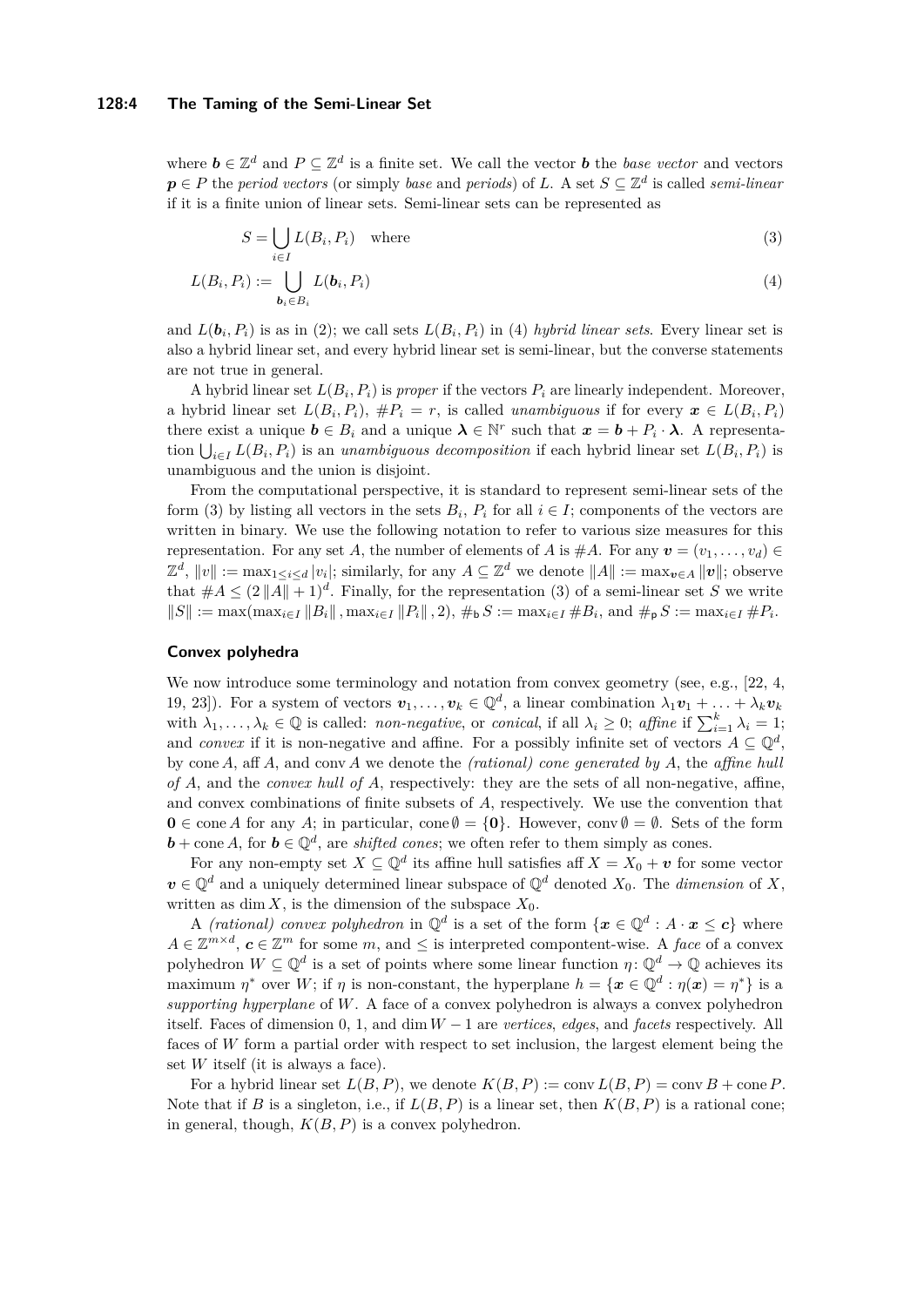Given a set *S*, we call its representation [\(3\)](#page-3-1) a *proper disjoint decomposition* if each hybrid linear set  $L(B_i, P_i)$  is proper and  $K(B_i, P_i) \cap K(B_j, P_j) = \emptyset$  for  $i \neq j$ .

### **2.2 Auxiliary tools: Systems of linear inequalities**

Let  $A \in \mathbb{Z}^{m \times n}$  be an integer  $m \times n$  matrix and  $c \in \mathbb{Z}^m$ . We call  $\mathfrak{S}: A \cdot x \leq c$  a *system of linear inequalities* and  $\mathfrak{T}: A \cdot \mathfrak{x} = \mathbf{c}$  a *system of linear equations.* By  $[\mathfrak{S}],[\mathfrak{T}] \subseteq \mathbb{Z}^n$  we denote the *solution set* of  $\mathfrak{S}$  and  $\mathfrak{T}$ , i.e, the set of all  $v \in \mathbb{Z}^n$  such that  $A \cdot v \leq c$  and  $A \cdot v = c$ , respectively. We use  $[\mathfrak{T}]_{\geq 0}$  as a shorthand for  $[\mathfrak{T}] \cap \mathbb{N}^n$ , and write  $(\mathfrak{S})$  for the set of rational solutions from  $\mathbb{Q}^n$  of G. Moreover, we define  $\|\mathfrak{S}\|$ ,  $\|\mathfrak{T}\| := \max\{\|A\|, \|c\|\}.$ 

The following two propositions connect two representations of polyhedra in  $\mathbb{Q}^d$ .

<span id="page-4-3"></span>**Proposition 1** ([\[23\]](#page-12-15)). Let  $\mathfrak{S}: A \cdot x \leq c$  be a convex polyhedron in  $\mathbb{Q}^d$ . Then there are  $B \subseteq \mathbb{Q}^d$  and  $P \subseteq \mathbb{Z}^d$  such that  $\langle \mathfrak{S} \rangle = \text{conv } B + \text{cone } P$ ,  $\|P\| \leq 2^{O(d \log d)} \cdot \|\mathfrak{S}\|^d$ , and all *numerators and denominators in B are bounded by*  $2^{O(d \log d)} \cdot ||\mathfrak{S}||^d$ .

**Proof.** By the Minkowski–Weyl theorem, there exist  $C, Q \subseteq \mathbb{Q}^d$  such that  $(\mathfrak{S}) = \text{conv } C +$ cone *Q*. In fact, it is possible (cf. [\[23,](#page-12-15) Theorem 10.2]) to find *C* and *Q* in which all vectors have numerators and denominators of all entries bounded by  $d! \cdot ||\mathfrak{S}||^d$ : they can essentially be chosen as solutions to linear systems defined by square submatrices of the matrix  $\begin{bmatrix} A & c \end{bmatrix}$ .

<span id="page-4-2"></span>**Proposition 2** ([\[23\]](#page-12-15)). Let  $M = L(b, P) \subseteq \mathbb{Z}^d$  be a proper linear set with  $r = \#P$ . Then *there exists a system of linear inequalities*  $\mathfrak{S}: A \cdot \mathbf{x} \leq \mathbf{c}$  *such that* 

- $\blacksquare$  *A is a* (2*d* − *r*)  $\times$  *d matrix that does not depend on b*;
- $||A|| \leq 2^{O(r \log r)} \cdot \max(||P||, 1)^r$ ;  $||c|| \leq d \cdot ||A|| \cdot ||b||$ ; and
- conv  $L(b, P) = |\mathfrak{S}|$ .

**Proof (sketch).** Since *M* is proper, conv  $L(b, P)$  has exactly *r* facets; *r* inequalities in  $\mathfrak{S}$ define them, with another  $2(d - r)$  for aff *M*. It can be shown (cf. [\[23,](#page-12-15) Theorem 10.2]) that there exists an appropriate *A* such that  $(A \cdot x \leq 0) = \text{conv } L(0, P)$ ; and then  $c = A \cdot b$ .

We will also need a result of von zur Gathen and Sieveking on the sets of all integer solutions of systems of linear inequalities [\[24\]](#page-12-16).

<span id="page-4-4"></span>**Proposition 3.** Let  $\mathfrak{S}: A \cdot x \leq c$  be a system of inequalities such that  $A \in \mathbb{Z}^{m \times n}$ . Then  $[\![\mathfrak{S}]\!] = \bigcup_{i \in I} L(B_i, P_i)$  such that

- $K(B_i, P_i) \cap K(B_j, P_j) = \emptyset$  *for all*  $i \neq j$ *,*
- $\max_{i \in I} \|B_i\|, \max_{i \in I} \|P_i\| \leq 2^{O(n \log n)} \cdot \|A\|^{n-1} \cdot \|\mathfrak{S}\|,$  and
- $\#I \leq 2^n$ .

Next, we additionally recall a result on the sets of integer solutions of linear equalities that follows from results of Pottier [\[21\]](#page-12-17).

<span id="page-4-1"></span>**Proposition 4.** Let  $\mathfrak{S}_0$ :  $A \cdot x = 0$  and  $\mathfrak{S}: A \cdot x = c$  be systems of linear Diophantine *equations, where*  $A \in \mathbb{Z}^{m \times n}$ *. Then*  $[\mathfrak{S}_0]_{\geq 0} = L(\mathbf{0}, P)$  and  $[\mathfrak{S}]_{\geq 0} = L(B, P)$  such that  $\|B\| \leq ((n+1) \cdot \|A\| + \|c\| + 1)^m, \|P\| \leq (n \cdot \|A\| + 1)^m.$ 

Finally, we will need a discrete version of Carathéodory's theorem:

<span id="page-4-0"></span>▶ **Proposition 5.** Let  $M = L(C, Q) \subseteq \mathbb{Z}^d$  be a hybrid linear set. Then  $M = \bigcup_{i \in I} L(B_i, P_i)$ *such that*

 $\max_{i \in I} \|B_i\| \leq \|C\| + (\#Q \cdot \|Q\|)^{O(d)},$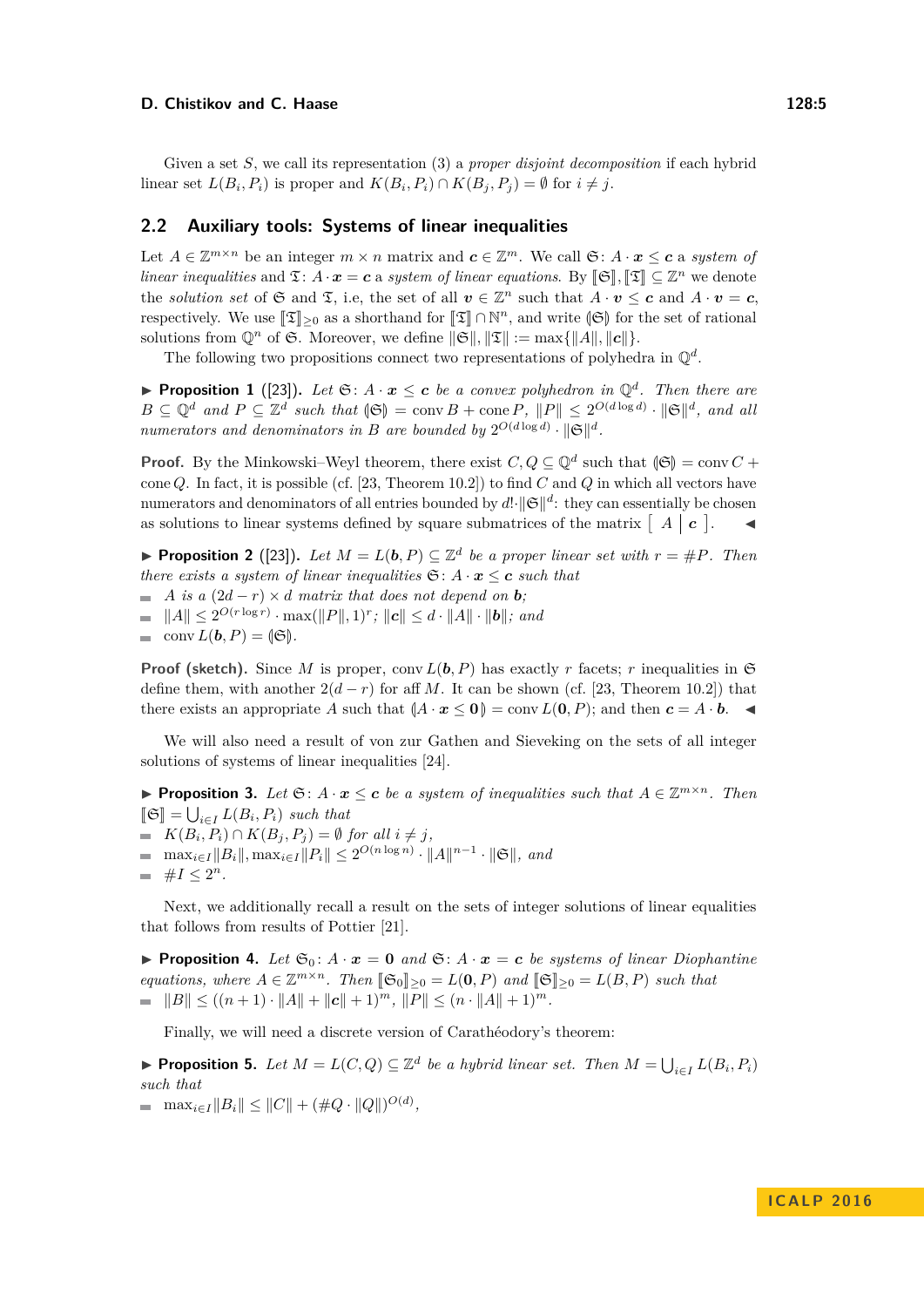### **128:6 The Taming of the Semi-Linear Set**

■  $\max_{i \in I} \#P_i \leq d$ ,  $P_i \subseteq Q$  *and each*  $P_i$  *is linearly independent, and*  $\#I \leq (\#Q)^d$ .

The statement of Proposition [5](#page-4-0) can essentially be shown by a combination of Lemmas 2.7 and 2.8 in [\[10\]](#page-12-2), which, however, do not establish any concrete bounds. In our proof, we use the result on the intersection of hybrid linear sets from the following subsection [2.3.](#page-5-0)

### <span id="page-5-0"></span>**2.3 Intersection of semi-linear sets**

<span id="page-5-3"></span>▶ **Theorem 6.** Let *M* and *N* be semi-linear sets with representations  $M = \bigcup_{j \in J} L(C_j, Q_j)$ ,  $N = \bigcup_{k \in K} L(D_k, R_k)$ . Then the set  $L := M \cap N$  is a semi-linear set with representation  $L = \bigcup_{i \in I} L(B_i, P_i)$  *such that*  $I = J \times K$ *,*  $\max_{i \in I} \|B_i\|$ ,  $\max_{i \in I} \|P_i\| \le ((\#_{\mathsf{p}} M + \#_{\mathsf{p}} N) \cdot \max(\|M\|, \|N\|))^{O(d)}$ , and  $\equiv \#I \leq \#J \cdot \#K.$ *Moreover, if*  $Q_i \subseteq R_k$  *and*  $i = (j, k)$  *then*  $P_i = Q_i$ *.* 

**Proof (sketch).** We have  $M \cap N = \bigcup_{j \in J} L(C_j, Q_j) \cap \bigcup_{k \in K} L(D_k, R_k) = \bigcup_{j \in J, k \in K} L(C_j, Q_j) \cap L(K)$  $L(D_k, R_k)$ . Hence it suffices to show that every  $L(C_i, Q_i) \cap L(D_k, R_k)$  is some  $L(B_{i,k}, P_{i,k})$ with the desired properties. To this end, one can obtain the set of elements in the intersection as the set of solutions to a suitable system of linear equations and then apply the bounds from Proposition [4.](#page-4-1) Finally, the fact that if  $Q_j \subseteq R_k$  then  $P_i = Q_j$  follows from Theorem 5.6.1 in  $[5, p. 180]$  $[5, p. 180]$ .

# <span id="page-5-1"></span>**3 Hybrid linear sets**

In the sequel, we develop a close connection between hybrid linear sets and convex polyhedra viewed as generalized convex hulls. Convex polyhedra in  $\mathbb{Q}^d$  are sets of the form conv  $C$  + cone *Q* for  $C, Q \subseteq \mathbb{Q}^d$ ; they can be viewed as a convex hulls of a set of points *C* and *directions Q*. Suppose  $C = \{b_1, \ldots, b_r\}$  and  $Q = \{p_1, \ldots, p_m\}$ . The connection builds upon on the similarity of the following sets:

$$
\text{conv } C + \text{cone } Q = \left\{ \sum_{i=1}^{r} \lambda_i \mathbf{b}_i + \sum_{j=1}^{m} \mu_j \mathbf{p}_j : \lambda_i \in \mathbb{Q}_{\geq 0}, \ \sum_{i=1}^{r} \lambda_i = 1, \ \mu_j \in \mathbb{Q}_{\geq 0} \right\} \text{ and}
$$

$$
L(C, Q) = \left\{ \sum_{i=1}^{r} \lambda_i \mathbf{b}_i + \sum_{j=1}^{m} \mu_j \mathbf{p}_j : \lambda_i \in \mathbb{N}, \quad \sum_{i=1}^{r} \lambda_i = 1, \ \mu_j \in \mathbb{N} \right\}.
$$

As mentioned above,  $conv L(C, Q) = K(C, Q) = conv C + cone Q$ .

# **3.1 Proper disjoint decompositions (PDD)**

Recall that  $S = \bigcup_{i \in I} L(B_i, P_i)$  is a proper disjoint decomposition if vectors in each  $P_i$  are linearly independent and the convex hulls  $K(B_i, P_i) = \text{conv } L(B_i, P_i)$  are pairwise disjoint.

<span id="page-5-2"></span> $\triangleright$  **Theorem 7** (PDD for hybrid linear sets). *Every hybrid linear set*  $M = L(C,Q)$  *has a proper disjoint decomposition*  $\bigcup_{i \in I} L(B_i, P_i)$  *where each*  $P_i$  *is a subset of*  $Q$  *and the following inequalities hold:*

 $||B_i|| \leq (\#Q + ||C|| + ||Q|| + d)^{O(d)} \leq ||M||^{O(d^2)}$  and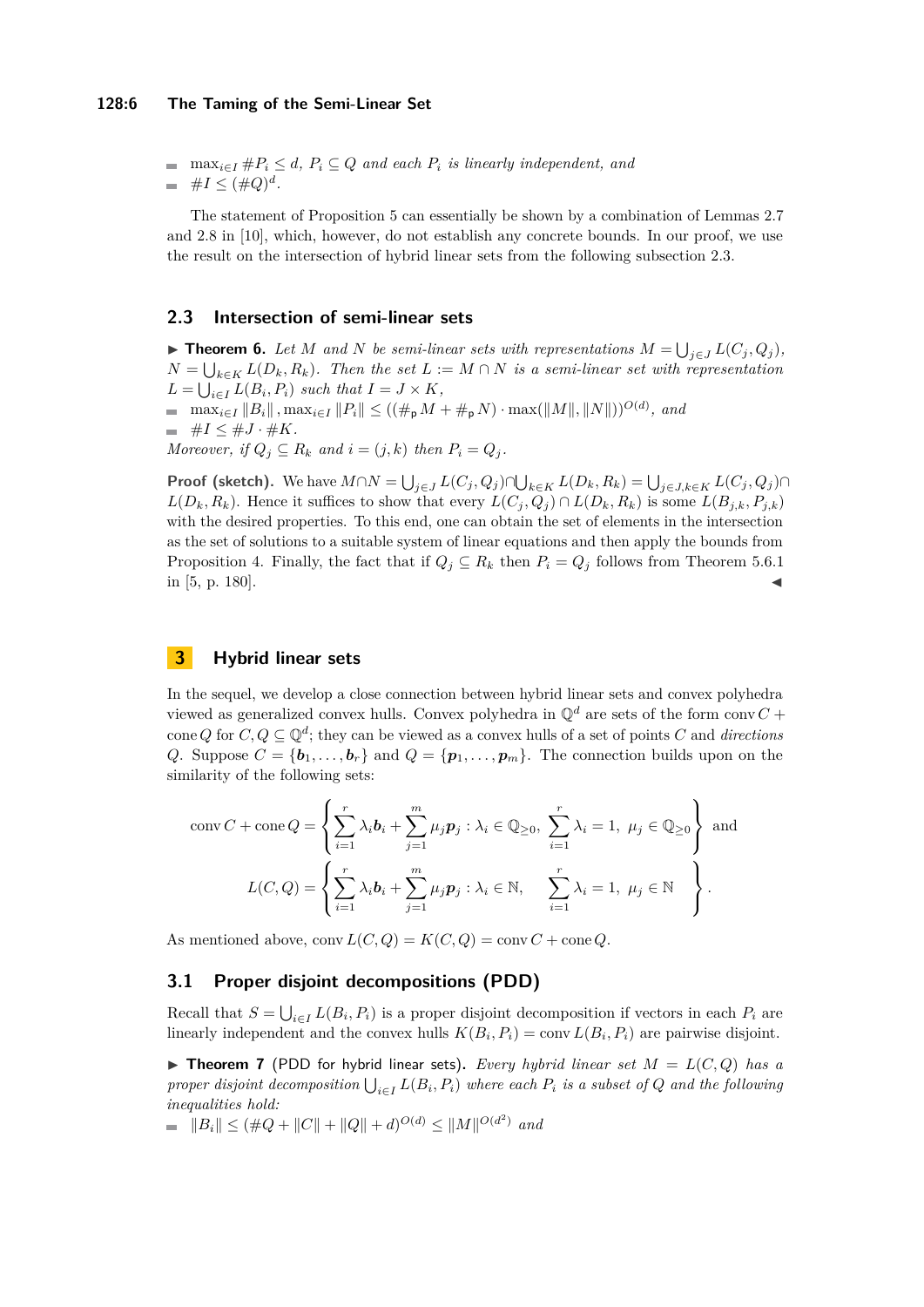$\#I \leq (\#Q)^{d+1}.$ 

The idea of the proof of Theorem [7](#page-5-2) is to rely on the connection between hybrid linear sets and convex polyhedra. We will use the observation that each set of the form  $conv C + cone Q$ has a triangulation. While this term usually refers to the basic construction that splits a convex polygon in a plane into a number of non-overlapping triangles, we will use a construction that extends this concept in two ways: first, instead of  $\mathbb{Q}^2$  the sets are in  $\mathbb{Q}^d$ , so triangles become simplices; second, the sets can be infinite, i.e., with  $Q \neq \emptyset$ .

The strategy of the proof of Theorem [7](#page-5-2) is depicted in the following diagram:

$$
L(C,Q) \xrightarrow{\phantom{a}3\phantom{a}} \Pi, \text{ a proper disjoint decomposition of } L(C,Q)
$$
  

$$
\downarrow 1
$$
  

$$
K(C,Q) \xrightarrow{\phantom{a}2\phantom{a}} \mathcal{T}, \text{ a triangulation of } K(C,Q)
$$

Step 1 is taking the convex hull, step 2 is triangulation in  $\mathbb{Q}^d$ , and step 3 constructs a proper disjoint decomposition given the original set  $L(C, Q)$  and the triangulation of  $K(C, Q)$ .

A *generalized*  $\delta$ -dimensional simplex T is a set of the form  $T = \text{conv } V + \text{cone } D \subset \mathbb{Q}^d$ where  $\#V + \#D = \delta + 1$ ,  $V \neq \emptyset$ , and the dimension of the affine hull of *T* is exactly  $\delta$ (cf.  $[22, pp. 153f]$  $[22, pp. 153f]$ ). Elements of *V* are ordinary vertices of *T*, and elements of *D* are vertices at infinity and can be understood as directions. (The set *D* is, in fact, the set of *extreme directions* of the set *T*; see [\[22,](#page-12-12) p. 162].) Faces of generalized simplices conv  $V +$  cone *D* are also generalized simplices and have the form conv  $V' +$  cone  $D'$  where  $V' \subseteq V$  and  $D' \subseteq D$ .

A *triangulation* of a set  $W \subseteq \mathbb{Q}^d$  is a collection  $\mathcal T$  of generalized simplices that satisfies the following properties:

- 1.  $\bigcup_{F \in \mathcal{T}} F = W$ .
- **2.** For every  $F \in \mathcal{T}$  and every face  $F'$  of  $F$ , it holds that  $F' \in \mathcal{T}$ .
- <span id="page-6-0"></span>**3.** The intersection of any two  $F_1, F_2 \in \mathcal{T}$  is either empty or is a face of both  $F_1$  and  $F_2$ .
- **4.** All (generalized) simplices in the set of maxima of  $\mathcal{T}$ , denoted Max  $\mathcal{T} := \{F' \in \mathcal{T} : \nexists F \in \mathcal{T} : F \in \mathcal{T} : F \in \mathcal{T} \}$ T.  $F'$  is a face of F and  $F \neq F'$ , have the same dimension  $\delta$ , denoted dim T.

In other words, a triangulation of *W* is a pure polyhedral complex (see, e.g., [\[4,](#page-12-13) Chapter 6]) that consists of generalized simplices and covers exactly *W*.

To simplify notation, we write  $\mathcal{T} = (T_1, \ldots, T_m)$  whenever  $\text{Max }\mathcal{T} = \{T_1, \ldots, T_m\}$ ; of course, the set  ${T_1, \ldots, T_m}$  is a subset of the set  $\mathcal T$ . It is straightforward that  $W =$ *T*<sub>1</sub>∪ *..* . ∪ *T*<sub>*m*</sub> if  $\mathcal{T} = (T_1, \ldots, T_m)$  is a triangulation of *W*. Conversely, if  $T_1, \ldots, T_m$  are (generalized) simplices of equal dimension such that the collection  $\mathcal T$  of all their faces satisfies Condition [3](#page-6-0) in the definition of triangulation, then this collection  $\mathcal T$  is a triangulation of  $T_1 \cup \ldots \cup T_m$ . Lemma [8](#page-6-1) triangulates possibly unbounded convex polyhedra (for non-empty *Q*, it treats its elements as vertices at infinity) without introducing new vertices or directions.

<span id="page-6-1"></span>**► Lemma 8.** *Every polyhedron of the form*  $W = \text{conv } C + \text{cone } Q \subseteq \mathbb{Q}^d$  *has a triangulation*  $\mathcal{T} = (T_1, \ldots, T_m)$  where  $m \leq (\#C + \#Q)^{d+1}$  and  $T_i = \text{conv } C_i + \text{cone } Q_i$  with  $C_i \subseteq C$  and  $Q_i \subseteq Q$  *for all i.* 

Note that adjacent simplices  $T_i$  and  $T_j$  in a triangulation can share points in common lower-dimensional faces. However, for our purposes they should be made disjoint. Suppose *U* is a polyhedron of the form  $X = \{x \in \mathbb{Q}^d : a_i \cdot x \le c_i, 1 \le i \le m\}$  where  $a_i \in \mathbb{Z}^d$  and  $c_i \in \mathbb{Z}$ for all *i*. For any  $A \subseteq \{1, \ldots, m\}$ , we call the set

$$
X_A = \{ \mathbf{x} \in \mathbb{Q}^d : \mathbf{a}_i \cdot \mathbf{x} < c_i, i \in A, \text{ and } \mathbf{a}_i \cdot \mathbf{x} \leq c_i, i \in \{1, \dots, m\} \setminus A \}
$$

a *half-opening* of *U* obtained by cutting off the hyperplanes  $a_i \cdot x = c_i, i \in A$ .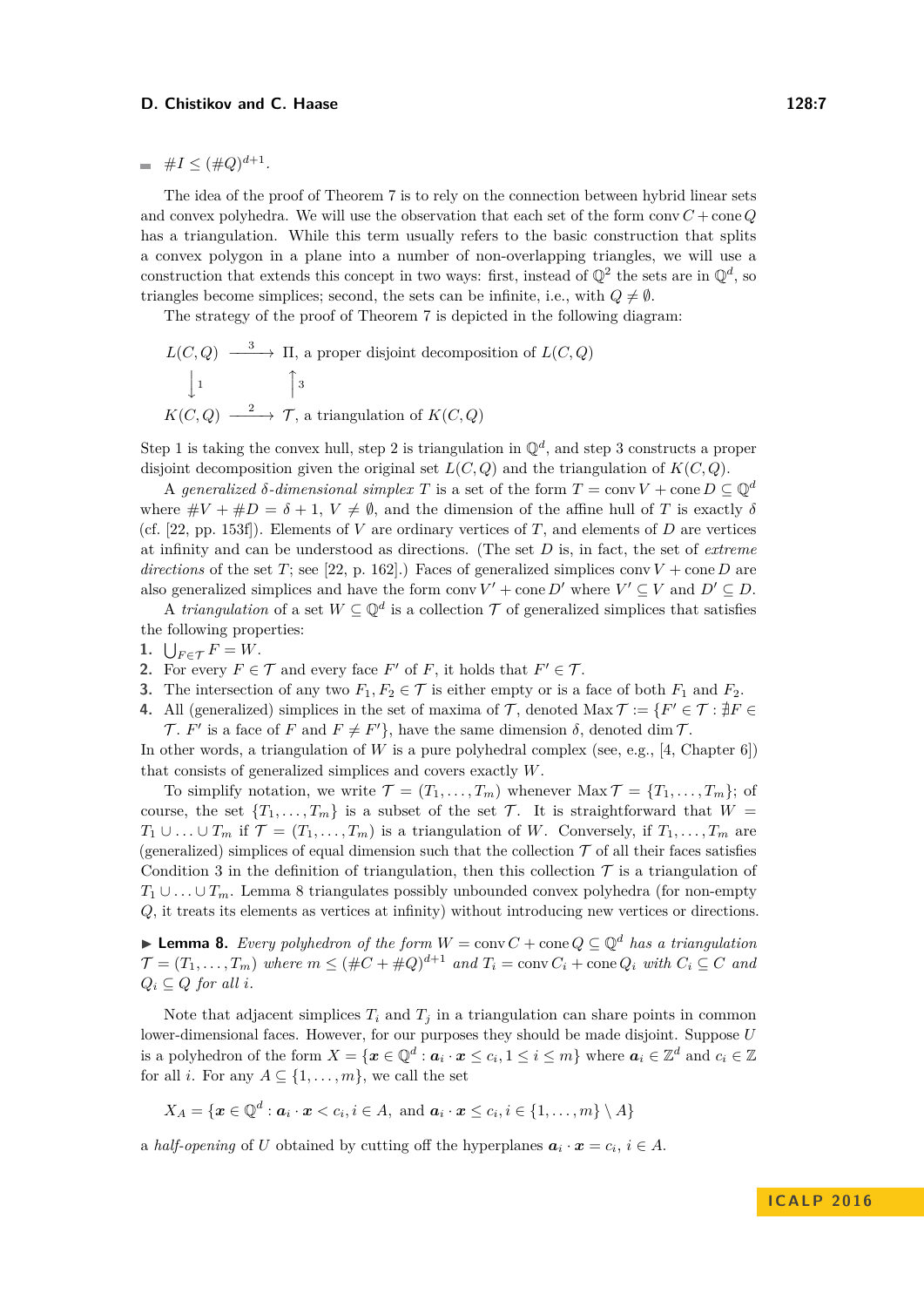<span id="page-7-0"></span>**Lemma 9.** Let W be a  $\delta$ -dimensional polyhedron in  $\mathbb{Q}^d$ . For each triangulation  $\mathcal{T} =$  $(T_1, \ldots, T_m)$  of W there exists a collection of sets  $\mathcal{T}^0 = (T_1^0, \ldots, T_m^0) \subseteq \mathbb{Q}^d$  that satisfies the *following conditions:*

1.  $T_1^0 \cup ... \cup T_m^0 = W$ .

- **2.** For every *i*,  $T_i^0$  *is a half-opening of*  $T_i$ *.*
- **3.**  $T_i$  and  $T_j$  are disjoint for  $i \neq j$ .

Lemma [9](#page-7-0) is the *half-open decomposition*, originally from [\[1\]](#page-11-1) and [\[16\]](#page-12-18). Our formulation is a direct corollary of Theorem 3 in the latter paper; see also [\[8,](#page-12-19) Section 3.2].

<span id="page-7-1"></span>**I Lemma 10.** *Suppose*  $T = \text{conv } V + \text{cone } D$  *is a generalized*  $\delta$ -dimensional simplex in  $\mathbb{Q}^d$ *where*  $V, D \subseteq \mathbb{Z}^d$  *and*  $\#V + \#D = \delta + 1$ *. Then for any half-opening*  $T^0$  *of*  $T$  *it holds that*  $T^0 \cap \mathbb{Z}^d = L(E, D)$  *where*  $||E|| \le ||V|| + (d+1) \cdot ||D||$ .

Lemma [10](#page-7-1) makes it possible to use half-open decomposition in the proof of Theorem [7.](#page-5-2)

**Proof of Theorem [7](#page-5-2)** (sketch). Take a triangulation of  $W = K(C, Q) = \text{conv } C + \text{cone } Q$ , which exists by Lemma [8,](#page-6-1) and apply Lemma [9](#page-7-0) to this triangulation. The result is a collection  $\mathcal{T}^0 = (T_1^0, \ldots, T_m^0)$  where each  $T_i^0$  is a half-opening of some generalized simplex conv  $C_i$  + cone  $Q_i$  such that  $C_i \subseteq C$  and  $Q_i \subseteq Q$ . By Lemma [10,](#page-7-1)  $T_i^0 \cap \mathbb{Z}^d = L(D_i, Q_i)$ . We now apply Theorem [6:](#page-5-3) since  $Q_i \subseteq Q$ , we have  $L(D_i, Q_i) \cap L(C, Q) = L(B_i, P_i)$  where  $P_i = Q_i$ . Vectors in each set  $P_i = Q_i$  are, in fact, linearly independent, because conv $C_i + \text{cone } Q_i$  is a generalized simplex. Moreover,  $K(B_i, P_i) \subseteq \text{conv } L(D_i, Q_i) \subseteq T_i^0$  for each *i*; since the sets  $T_1^0, \ldots, T_m^0$  are pairwise disjoint, so are the sets  $K(B_i, P_i)$ . Finally,

$$
\bigcup_{i=1}^{m} L(B_i, P_i) = \bigcup_{i=1}^{m} T_i^0 \cap \mathbb{Z}^d \cap L(C, Q) = L(C, Q) \cap \bigcup_{i=1}^{m} T_i^0
$$
  
=  $L(C, Q) \cap W = L(C, Q) \cap \text{conv } L(C, Q) = L(C, Q).$ 

# **3.2 Unambiguous decompositions (UD)**

The main results of this subsection are the following theorems:

<span id="page-7-2"></span> $\blacktriangleright$  **Theorem 11** (UD for proper hybrid linear sets). *Every proper hybrid linear set*  $M = L(C, Q)$ *has an unambiguous decomposition*  $\bigcup_{i \in I} L(B_i, P_i)$  where each  $P_i$  *is a subset of*  $Q$  *and the following conditions are satisfied:*

 $\|\mathbf{B}_i\| \leq \|C\|$  and

$$
= \#I \leq (2 \cdot \#C)^{\#Q}.
$$

 $\triangleright$  **Theorem 12** (UD for hybrid linear sets). Every hybrid linear set  $M = L(C, Q)$  has an  $unambiguous\ decomposition\bigcup_{i\in I} L(B_i, P_i)$  where each  $P_i$  is a subset of  $Q$  and the following *inequalities hold:*

- $||B_i|| \leq (\#Q + ||C|| + ||Q|| + d)^{O(d)} \leq ||M||^{O(d^2)}$  and
- $\#I \leq ((||C|| + ||Q|| + d)^{O(d)} + \#C)^d \cdot (d + \#Q)^{O(d^2)} \leq ||M||^{O(d^3)}.$

We now show how to prove Theorem [11.](#page-7-2) The idea is to reduce the disambiguation of a proper hybrid linear set to disambiguation of an ideal in a finitely generated commutative monoid, captured by the following lemma. Here and below, by  $e_1, \ldots, e_r$  we denote coordinate vectors in  $\mathbb{N}^r$ .

<span id="page-7-3"></span>▶ **Lemma 13.** *Every set of the form*  $U = L(F, \{e_1, \ldots, e_r\}) = F + \mathbb{N}^r$  *with a finite*  $F \subseteq \mathbb{N}^r$ *has a representation*  $U = \bigcup_{k \in K} L(G_k, E_k)$  such that the following conditions are satisfied: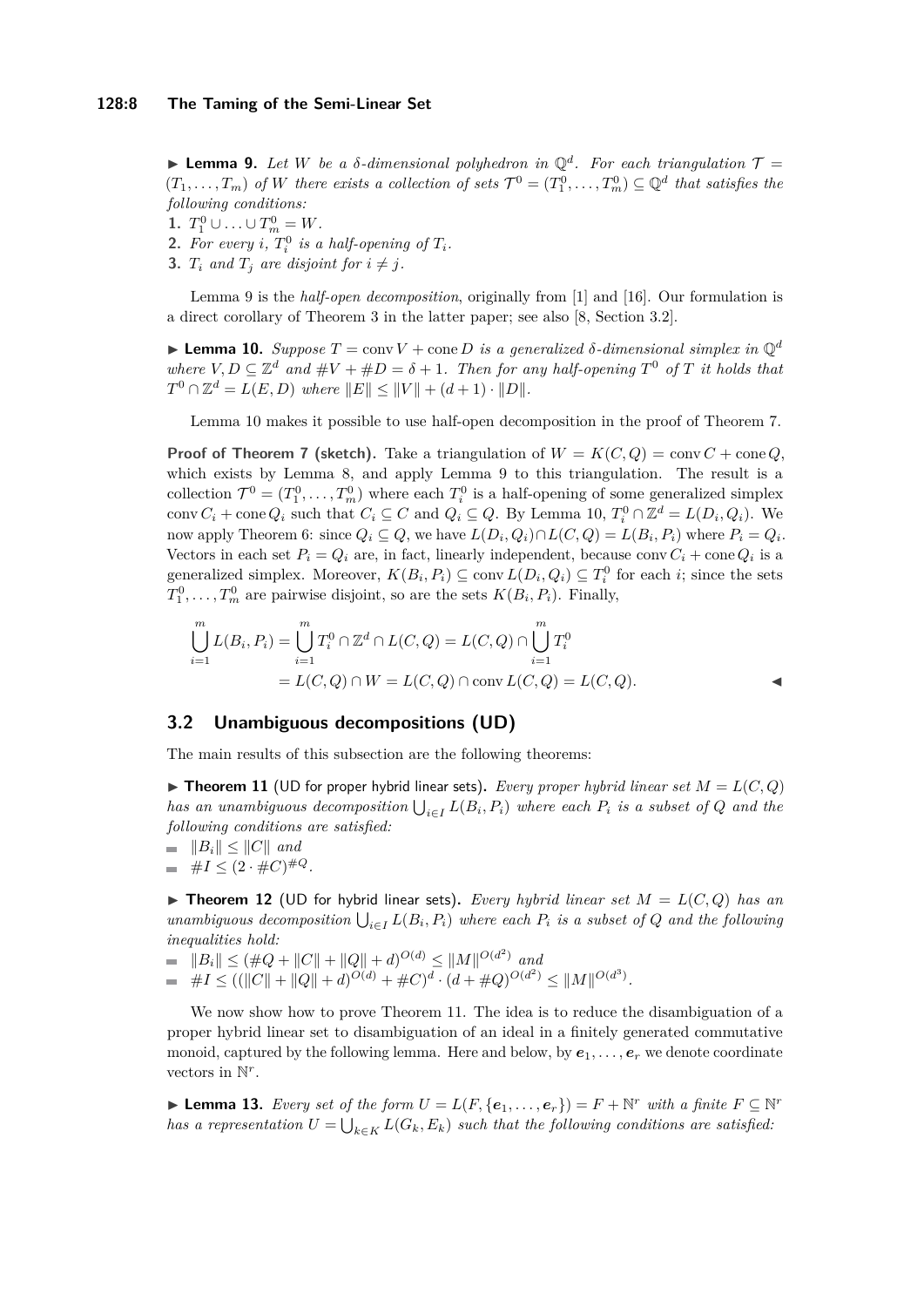- $\equiv$  *each set*  $L(G_k, E_k)$  *is unambiguous,*
- *the polyhedra* conv  $L(G_k, E_k)$  *and* conv  $L(G_{k'}, E_{k'})$  *are disjoint for*  $k \neq k'$ ,  $\sim$

$$
= \|G_k\| \le \|F\|,
$$

- $E_k \subseteq \{e_1, \ldots, e_r\}$ *, and*
- $\#K \leq (\#F+1)^{r}.$

**Proof (sketch).** The condition that a vector *x* belongs to  $F + \mathbb{N}^r$  can be specified by a logical formula  $\Phi$  over predicates of the form  $x_j \geq c$ . These predicates break up N<sup>r</sup> into at most  $(\#F + 1)^r$  disjoint regions, and each region is described by a unambiguous hybrid linear set in a straightforward way.

**Proof of Theorem [11](#page-7-2) (sketch).** Take  $M = L(C, Q) \subseteq \mathbb{Z}^d$  where  $Q = \{q_1, \ldots, q_r\} \subseteq \mathbb{Z}^d$ and vectors in *Q* are linearly independent,  $r \leq d$ . Consider the *point lattice*  $\mathcal{L} = Q \cdot \mathbb{Z}^r =$  ${Q \cdot \lambda : \lambda \in \mathbb{Z}^r}$ ; see, e.g., [\[17,](#page-12-20) Chapter 2]. Vectors  $x, y \in \mathbb{Z}^r$  are *congruent* modulo  $\mathcal{L}$ , written  $x \equiv y \pmod{\mathcal{L}}$ , if and only if  $x - y \in \mathcal{L}$ . This congruence splits the set C into a disjoint union  $C = C_1 \cup \ldots \cup C_s$  where  $x \in C_i$  and  $y \in C_j$  are congruent if and only if  $i = j$ . It is easy to see that  $M = \bigcup_{1 \leq j \leq s} L(C_j, Q)$  is a disjoint union, and disambiguating each  $L(C_i, Q)$  separately will disambiguate M.

Suppose  $C_1 = \{x_1, \ldots, x_m\} \subseteq x_1 + \mathcal{L}$ . Since the vectors in  $Q = \{q_1, \ldots, q_r\}$  are linearly independent, each vector from the set  $x_1 + \mathcal{L}$  has a unique expansion of the form  $x_1 + \sum_{j=1}^r a_j q_j$ . Consider the mapping  $\psi \colon x_1 + \mathcal{L} \to \mathbb{Z}^r$  taking each vector  $x_1 + \sum_{j=1}^r a_j q_j$ to the vector  $(a_1, \ldots, a_r) \in \mathbb{Z}^r$ . For each *j*, let  $a_j^0$  be the smallest of the numbers  $\psi(\boldsymbol{x}_t)[j]$ over  $1 \leq t \leq m$ ; here [*j*] refers to the *j*th component of an *r*-dimensional vector. Denote  $a^0 = (a_1^0, \ldots, a_r^0)$  and let  $\psi' : x_1 + \mathcal{L} \to \mathbb{Z}^r$  be given by  $\psi'(\mathbf{x}) = \psi(\mathbf{x}) - \mathbf{a}^0$ . Observe that the mapping  $\psi'$  is injective and maps  $C_1$  to some finite set  $F \subseteq \mathbb{N}^r$ ; in fact,  $\psi'(L(C_1, Q_1)) = F + \mathbb{N}^r$ . After this, it remains to apply Lemma [13.](#page-7-3)

# <span id="page-8-0"></span>**4 Semi-linear sets**

In this section, we derive our main results on the complement, set-theoretic difference, and decompositions of semi-linear sets. We will rely on Theorems [7](#page-5-2) and [11](#page-7-2) from Section [3.](#page-5-1)

### <span id="page-8-2"></span>**4.1 Geometric ingredients: Splitting into atomic polyhedra**

Consider a semi-linear set given by  $M = \bigcup_{j \in J} L(C_j, Q_j)$ . Take the proper disjoint decomposition of each  $L(C_i, Q_i)$  according to Theorem [7;](#page-5-2) this decomposes *M* as

<span id="page-8-1"></span>
$$
M = \bigcup_{j \in J} \bigcup_{t \in T_j} L(C_{jt}, Q_{jt}) \tag{5}
$$

where hybrid linear sets  $L(C_{it}, Q_{it})$  are proper,  $Q_{it} \subseteq Q_i$ , and, moreover, for any fixed *j* the polyhedra  $K(C_{jt}, Q_{jt})$  are pairwise disjoint.

Denote by H the collection of principal supporting hyperplanes for shifted cones  $K(b, Q<sub>it</sub>)$ ,  $\mathbf{b} \in C_{jt}, t \in T_j$ , and  $j \in J$ : for each cone, take its *d* principal supporting hyperplanes, i.e., the hyperplanes obtained in Proposition [2,](#page-4-2) each of the form  $h: \mathbf{a} \cdot \mathbf{x} = c$  (with fixed  $\mathbf{a} \in \mathbb{Z}^d$ and  $c \in \mathbb{Z}$ ), and put them into H. Note that each hyperplane  $h'$  is associated with half-spaces *h*<sup>−</sup> : *a* ·*x* ≤ *c* and *h*<sup>+</sup> : *a* ·*x* ≥ *c*+1; moreover, we can pick the signs so that *K*(*b, Q<sub>jt</sub>*) ⊆ (*h*<sup>−</sup>). An *atomic polyhedron* with respect to  $H$  is a non-empty set of the form

$$
A(H) = \bigcap_{h \in H} (\!h^- \!)\ \cap \bigcap_{h \in \mathcal{H} \setminus H} (\!h^+ \!),
$$

where  $H \subseteq \mathcal{H}$ . Clearly,  $\mathbb{Z}^d \subseteq \bigcup_{H \subseteq \mathcal{H}} A(H)$ , and  $A(H) \cap A(H') = \emptyset$  whenever  $H \neq H'$ .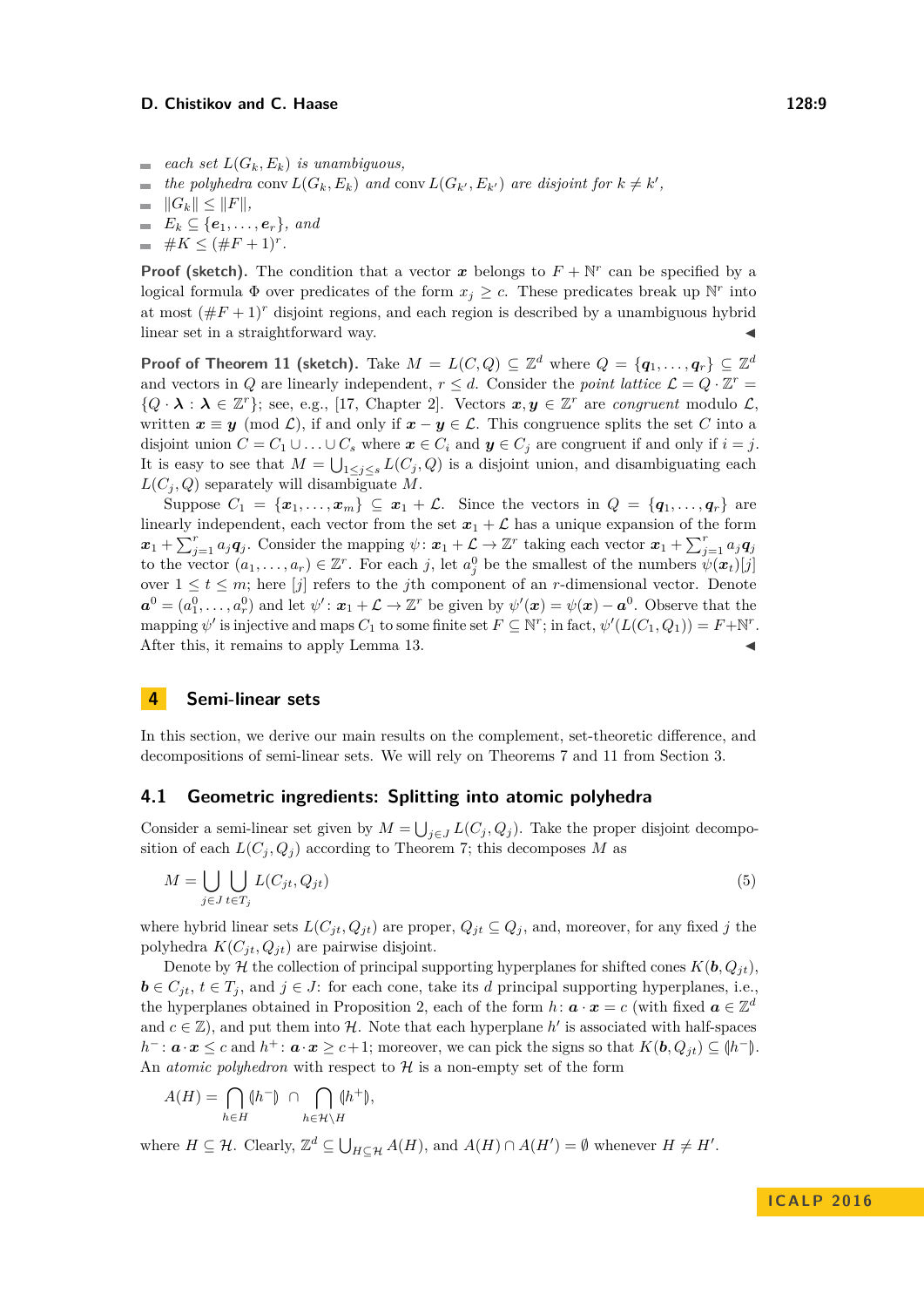### **128:10 The Taming of the Semi-Linear Set**

▶ **Lemma 14.** For every  $L(b, Q_{it})$  with  $b \in C_{it}$  and every  $A = A(H)$ , either  $A ⊆$ conv  $L(\boldsymbol{b}, Q_{it})$  or  $A \cap \text{conv } L(\boldsymbol{b}, Q_{it}) = \emptyset$ .

Take a hybrid linear set  $L(C_{jt}, Q_{jt})$  and let  $\mathbf{b} \in C_{jt}$ . We say that the linear set  $L(\mathbf{b}, Q_{jt})$ *shares* an atomic polyhedron *A* iff  $A \subseteq \text{conv } L(\boldsymbol{b}, Q_{it})$ ; otherwise we say that it *avoids A*.

<span id="page-9-1"></span> $\blacktriangleright$  **Lemma 15.** *Every atomic polyhedron*  $A(H)$  *is the set of rational solutions to a system of* at most  $O(d \cdot \sum_{j \in J} (\#Q_j)^{d+1})$  *linear inequalities with entries bounded by*  $||M||^{O(d^2)}$ .

<span id="page-9-6"></span>▶ **Lemma 16.** *The number of atomic polyhedra is at most*  $(d \cdot \sum_{j \in J} \# C_j \cdot (\# Q_j)^{d+1})^{d+1}$ .

Consider an atomic polyhedron *A*; we will assume in the remainder of this subsection that *A* is shared by at least one linear set of the form  $L(\boldsymbol{b}, Q_{it})$ . Even though the total number of linear sets of this form that share *A* can be large, the following property holds.

<span id="page-9-2"></span>**Example 17.** If linear sets  $L(\boldsymbol{b}, Q_{jt})$  and  $L(\boldsymbol{b}', Q_{jt'})$  share A, then  $t = t'$ . In particular, the *number of pairs*  $(j, t)$  *such that some linear set*  $L(b, Q_{it})$  *shares A does not exceed* #*J*.

<span id="page-9-0"></span>▶ **Lemma 18.** For every A there exist finite sets  $E \subseteq \mathbb{Q}^d$  and  $G \subseteq \mathbb{Z}^d$  that satisfy the *following conditions:*

- 1.  $A = \text{conv } E + \text{cone } G$ .
- **2.** For every linear set  $L(\mathbf{b}, Q_{it})$  that shares A, the set G is a subset of  $L(\mathbf{0}, Q_{it})$ .
- **3.** *Numerators and denominators of all entries in all*  $e \in E$  *are bounded by*  $||M||^{O(d^3)}$ .
- **4.**  $||G|| \leq ||M||^{#J \cdot O(d^4)}$ .
- **5.**  $\#G \leq ||M||^{O(d^4)}$ .

The proof of Lemma [18](#page-9-0) first applies Proposition [1](#page-4-3) to the representation of *A* from Lemma [15.](#page-9-1) The upper bound on  $||G||$  then relies on the fact that, for every  $j \in J$ , our decomposition [\(5\)](#page-8-1) ensures disjointness of  $K(C_{it}, Q_{it})$  among  $t \in T_i$ ; the proof uses this property via Lemma [17.](#page-9-2)

# **4.2 Decompositions, complement, and difference**

We first state the results on decompositions of semi-linear sets and on the semi-linear representation of the complement.

<span id="page-9-3"></span>▶ **Theorem 19** (PDD for semi-linear sets). *Every semi-linear set*  $M = \bigcup_{j \in J} L(C_j, Q_j)$  *has a proper disjoint decomposition*  $\bigcup_{i \in I} L(B_i, P_i)$  *where* 

- $||B_i|| \leq ||M||^{#J \cdot O(d^6)},$
- $||P_i|| \leq ||M||^{#J \cdot O(d^4)},$  and
- $\#I \leq ||M||^{O(d^5)}$ .  $\blacksquare$

<span id="page-9-5"></span>▶ **Corollary 20** (UD for semi-linear sets). *Every semi-linear set*  $M = \bigcup_{j \in J} L(C_j, Q_j)$  *has an*  $unambiguous \ decomposition \bigcup_{i \in I} L(B_i, P_i) \ where$ 

 $||B_i|| \leq ||M||^{#J \cdot O(d^6)}$  and

$$
= \|P_i\| \le \|M\|^{\#J \cdot O(d^4)}.
$$

<span id="page-9-4"></span>▶ Theorem 21 (complement of semi-linear sets). The complement of every semi-linear set  $M = \bigcup_{j \in J} L(C_j, Q_j)$  *has a representation of the form*  $\bigcup_{i \in I} L(B_i, P_i)$  *where* 

- $||B_i|| \leq ||M||^{HJ \cdot O(d^4)}$  *and*
- $||P_i|| \leq ||M||^{#J \cdot O(d^4)}.$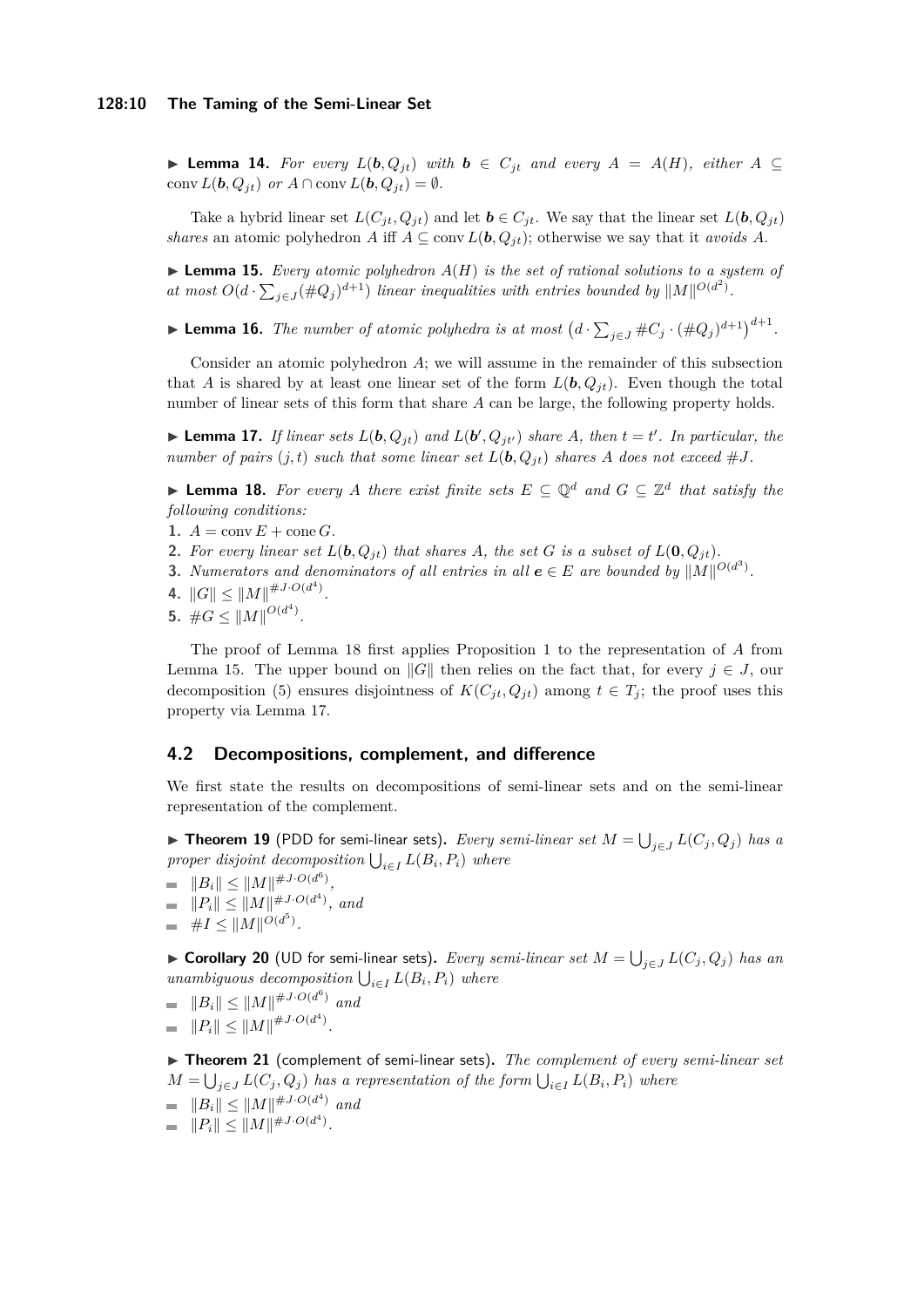#### **D. Chistikov and C. Haase 128:11** 128:11

We will state the results on set difference at the end of this subsection, and now we focus our attention on Theorems [19](#page-9-3) and [21.](#page-9-4) Corollary [20](#page-9-5) follows from Theorems [19](#page-9-3) and [11.](#page-7-2)

Recall that in Subsection [4.1](#page-8-2) we decomposed the space into disjoint atomic polyhedra *A*. Each  $A = \text{conv } E + \text{cone } G$  by Lemma [18,](#page-9-0) with  $E \subseteq \mathbb{Q}^d$  and  $G \subseteq \mathbb{Z}^d$ . By Carathéodory's theorem, for every vector  $x \in A$  there are  $\nu_e \in \mathbb{N}$ ,  $e \in E$ , and  $\mu_g \in \mathbb{N}$ ,  $g \in G$ , such that  $x$ has an expansion of the form

$$
\mathbf{x} = \sum_{\mathbf{e} \in E} \nu_{\mathbf{e}} \cdot \mathbf{e} + \sum_{\mathbf{g} \in G'} \mu_{\mathbf{g}} \cdot \mathbf{g} = \tau(\mathbf{x}) + \pi(\mathbf{x}),\tag{6}
$$

where  $\tau(x) = \sum_{e \in E} \nu_e \cdot e + \sum_{g \in G'} (\mu_g - \lfloor \mu_g \rfloor) \cdot g$  denotes the *truncation* of  $x, \pi(x) =$  $\sum_{g \in G'} \lfloor \mu_g \rfloor \cdot g$  denotes the *periodic part* of *x*, and  $G' \subseteq G$  is some subset of linearly independent vectors in *G*. We will consider sets  $X = A \cap \mathbb{Z}^d \setminus M$  and  $Y = A \cap \mathbb{Z}^d \cap M = A \cap M$ .

It is not difficult to show that  $\|\tau(X)\|$  and  $\|\tau(Y)\|$  are bounded from above by  $\|M\|^{ \# J \cdot \mathsf{poly}(d)}$ ; these estimations are relevant, as we prove that the equalities  $X = L(\tau(X), G)$  and  $Y = L(\tau(Y), G)$  hold. While the latter equality requires no sophisticated arguments, a proof of the former turns out to be somewhat delicate. As an auxiliary statement, we show that  $\tau(X) \subseteq X$ ; with this fact at hand, the proof of the inclusion  $L(\tau(X), G) \subseteq X$  goes as follows. Suppose, for the sake of contradiction, that there exists a vector  $z \in L(\tau(X), G) \cap M$ , say with  $z \in L(b, Q_{jt})$  such that  $L(b, Q_{jt})$  shares *A*. This implies the existence of another vector  $x \in X$  with  $\tau(x) \in b + Q_{jt} \cdot \mathbb{Z}^{\delta}$  where  $\delta$  is the cardinality of  $Q_{jt}$ . At the same time, this  $\tau(\mathbf{x})$  also belongs to *X* and thus to *A* and to the cone  $K(\mathbf{b}, Q_{jt}) = \mathbf{b} + Q_{jt} \cdot \mathbb{Q}_{\geq 0}^{\delta}$ . Since the vectors in  $Q_{jt}$  are linearly independent (recall that sets  $Q_{jt}$  come from a *proper* disjoint decomposition of  $L(C_j, Q_j)$ , it follows that  $\tau(\mathbf{x}) \in \mathbf{b} + Q_{jt} \cdot \mathbb{N}^{\delta} = L(\mathbf{b}, Q_{jt})$ , which contradicts the fact that  $\tau(X) \subseteq X$ , because *X* excludes *M*.

As seen from this sketch, our ability to construct the hybrid linear representation of *X* (which corresponds to the complement of *M*) relies on the fact that our decomposition of *M* in [\(5\)](#page-8-1) uses linear sets with linearly independent periods only.

**Proofs of Theorems [19](#page-9-3) and [21](#page-9-4) (sketch).** Use equalities

$$
M = \bigcup_{H \subseteq \mathcal{H}} A(H) \cap M \quad \text{and} \quad \mathbb{Z}^d \setminus M = \bigcup_{H \subseteq \mathcal{H}} A(H) \cap \mathbb{Z}^d \setminus M
$$

where it suffices to consider only (non-empty) atomic polyhedra  $A = A(H)$ . Whenever all linear sets  $L(b, Q_{jt})$ ,  $b \in C_{jt}$  (see [\(5\)](#page-8-1)) avoid a polyhedron *A*, we have  $Y = A \cap M = \emptyset$  and  $X = A \cap \mathbb{Z}^d \setminus M = A \cap \mathbb{Z}^d$ . Here the case of *Y* is trivial, and the case of *X* sends us to Proposition [3.](#page-4-4) Otherwise, if at least one linear set shares *A*, we use the representations  $X = L(\tau(X), G)$  and  $Y = L(\tau(Y), G)$  as discussed above. For the purposes of proper disjoint decomposition (Theorem [19\)](#page-9-3), we need to invoke Theorem [7](#page-5-2) on  $L(\tau(Y), G)$ . Upper bounds on  $||B_i||$ ,  $||P_i||$ , and  $\#I$  follow from Lemmas [18](#page-9-0) and [16](#page-9-6) and from Theorem [7.](#page-5-2)

<span id="page-10-0"></span> $\triangleright$  **Corollary 22** (difference of semi-linear sets). The set-theoretic difference  $M \setminus N$  of semi*linear sets*  $M = \bigcup_{j \in J} L(C_j, Q_j)$  and  $N = \bigcup_{k \in K} L(D_k, R_k)$  has a representation of the form  $L = \bigcup_{i \in I} L(B_i, P_i)$ *, where* 

 $\max_{i \in I} \|B_i\|, \max_{i \in I} \|P_i\| \le (\#_{\mathsf{p}} M + \|M\| + \|N\|^{\#K \cdot d^5})^{O(d)}.$ 

The following result combines Corollary [22](#page-10-0) with Proposition [5.](#page-4-0)

<span id="page-10-1"></span>▶ Corollary 23 (small vector in set difference). Let M, N be semi-linear sets such that  $||M||, ||N|| \leq m$  and  $M \setminus N \neq \emptyset$ . Then there is  $v \in M \setminus N$  such that  $||v|| \leq 2^{m^{O(d^2)}}$ .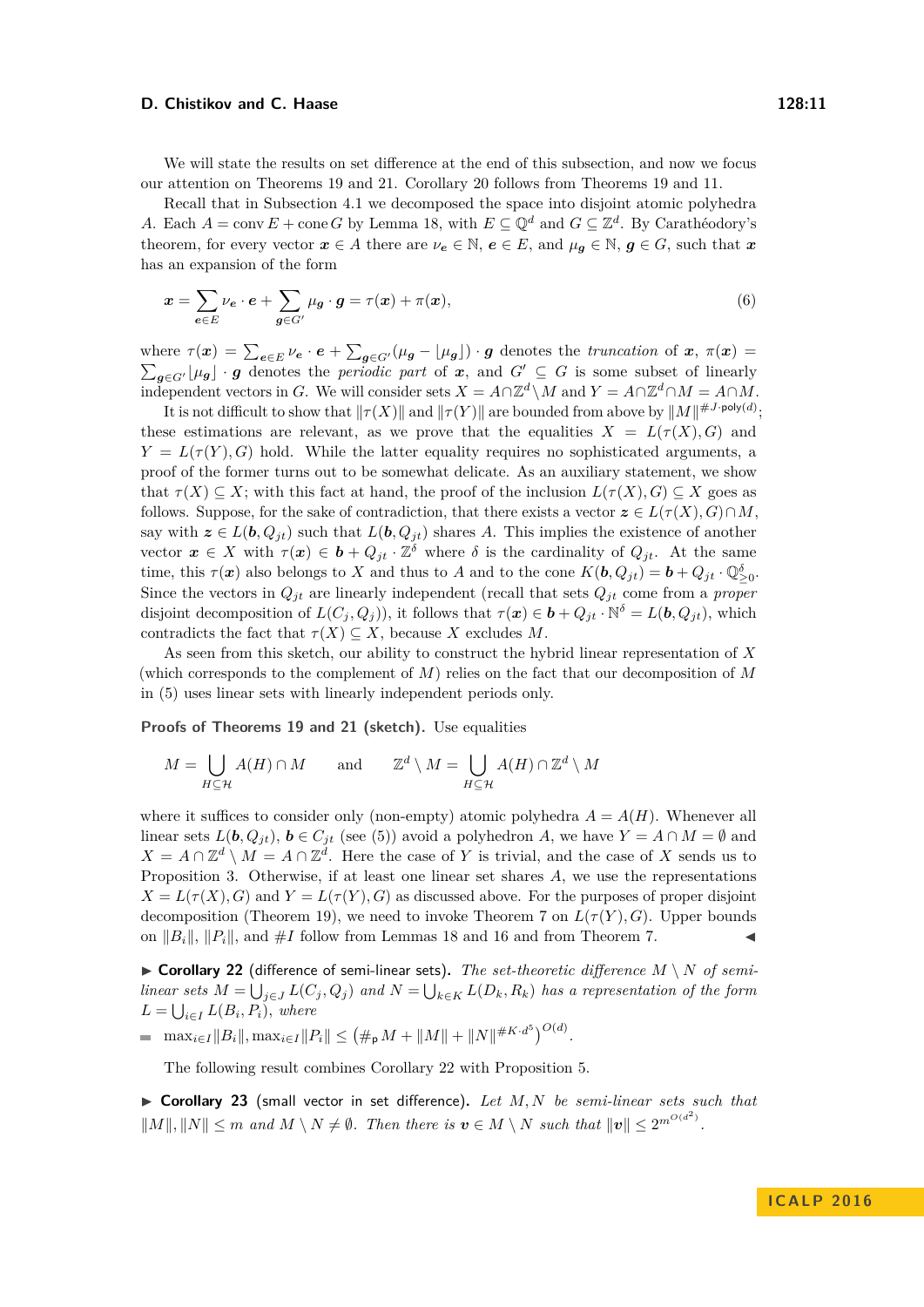### **5 An application: Exponent-sensitive commutative grammars**

In this section, we show that our bounds on the difference of semi-linear sets yield a novel and tight upper bound for the equivalence problem for a class of commutative grammars.

Let  $\Sigma = \{a_1, \ldots, a_m\}$  be a finite alphabet. The free commutative monoid generated by  $\Sigma$  is denoted by  $\Sigma^{\odot}$ , and we treat elements of  $\Sigma^{\odot}$  as vectors in  $\mathbb{N}^d$  where  $d = |\Sigma|$ . By  $\Sigma^{\oplus} := \Sigma^{\odot} \setminus \{0\}$  we denote the free commutative semi-group generated by  $\Sigma$ . An *exponentsensitive commutative grammar* (ESCG) is a tuple  $G = (N, \Sigma, S, \Pi)$ , where N is a finite set of non-terminal symbols;  $\Sigma$  is a finite alphabet, the set of terminal symbols such that  $N \cap \Sigma = \emptyset$ ;  $S \in N$  is the axiom; and  $\Pi \subseteq (\bigcup_{U \in N} {\{U\}}^{\oplus}) \times (N \cup \Sigma)^{\odot}$  is a finite set of productions.

ESCG are essentially equivalent to a generalisation of communication-free Petri nets in which incoming arcs may have multiplicity greater than one [\[18\]](#page-12-3). The size  $|G|$  of *G* is the number of symbols required write it down; in particular we assume that commutative words from  $\Sigma^{\odot}$  are encoded in *binary*. Subsequently, we write  $V \to W$  whenever  $(V, W) \in \Pi$ . Let  $D, E \in (N \cup \Sigma)^{\odot}$ , we say *D* directly generates *E*, written  $D \Rightarrow_G E$ , iff there are  $F \in (N \cup \Sigma)^\odot$  and  $\pi \in \Pi$  such that  $\pi = V \to W$ ,  $D = V + F$  and  $E = F + W$ . We write  $U \Rightarrow_G^* W$  for the reflexive transitive closure of  $\Rightarrow_G$  and say that *U* generates *W* in this case. If *G* is clear from the context, we omit the subscript *G*. The language  $\mathcal{L}(G)$  generated by *G* is defined as

 $\mathcal{L}(G) := \{ W \in \Sigma^{\odot} : S \Rightarrow^* W \}.$ 

Given ESCG G, H and  $w \in \Sigma^{\odot}$ , the word problem is to decide whether  $w \in \mathcal{L}(G)$ , and equivalence is to decide whether  $\mathcal{L}(G) = \mathcal{L}(H)$ . The word problem is **PSPACE**-complete; the equivalence problem was shown PSPACE-hard and decidable in 2-EXPSPACE by Mayr and Weihmann [\[18\]](#page-12-3). The latter result has recently been improved to coNEXP-hardness and membership in co-2NEXP in [\[7\]](#page-12-21). An application of Corollary [23](#page-10-1) enables us to settle the complexity of the equivalence problem for ESCG.

▶ **Theorem 24.** *Equivalence for ESCG is* coNEXP-*complete.* 

**Proof (sketch).** Let *G*, *H* be ESCG such that  $\mathcal{L}(G) \neq \mathcal{L}(H)$ , and with no loss of generality assume that there is some  $w \in \mathcal{L}(G) \backslash \mathcal{L}(H)$ . It is shown in [\[18\]](#page-12-3) that  $M = \mathcal{L}(G)$  and  $N = \mathcal{L}(H)$ are semi-linear with  $||M||, ||N|| \leq 2^{p(|G|+|H|)}$  for some fixed polynomial *p*. Consequently, by Corollary [23](#page-10-1) we may assume that  $||w|| \leq 2^{2^{q(|G|+|H|)}}$  for some fixed polynomial *q*, and hence the representation size *n* of *w* is upper-bounded by  $2^{q(|G|+|H|)}$ . Thus, for the **coNEXP** upper bound it only remains to show that  $w \in \mathcal{L}(G)$  and  $w \notin \mathcal{L}(H)$  can be checked in time polynomial in the *n*. This is not completely obvious since the word problem for ESCG is PSPACE-complete. In the full version of this paper, we show how this obstacle can be avoided, bringing in a strategy that was used by Huynh [\[10\]](#page-12-2) in order to show a coNEXP upper bound for the equivalence problem for context-free commutative grammars. J

#### **References**

<span id="page-11-1"></span>**<sup>1</sup>** M. Beck and F. Sottile. Irrational proofs for three theorems of Stanley. *Eur. J. Comb.*, 28(1):403–409, 2007. [doi:10.1016/j.ejc.2005.06.003](http://dx.doi.org/10.1016/j.ejc.2005.06.003).

**<sup>2</sup>** E. Domenjoud. Solving systems of linear Diophantine equations: An algebraic approach. In *Mathematical Foundations of Computer Science, MFCS*, pages 141–150, 1991. [doi:](http://dx.doi.org/10.1007/3-540-54345-7_57) [10.1007/3-540-54345-7\\_57](http://dx.doi.org/10.1007/3-540-54345-7_57).

<span id="page-11-0"></span>**<sup>3</sup>** S. Eilenberg and M.P Schützenberger. Rational sets in commutative monoids. *J. Algebra*, 13(2):173–191, 1969. [doi:10.1016/0021-8693\(69\)90070-2](http://dx.doi.org/10.1016/0021-8693(69)90070-2).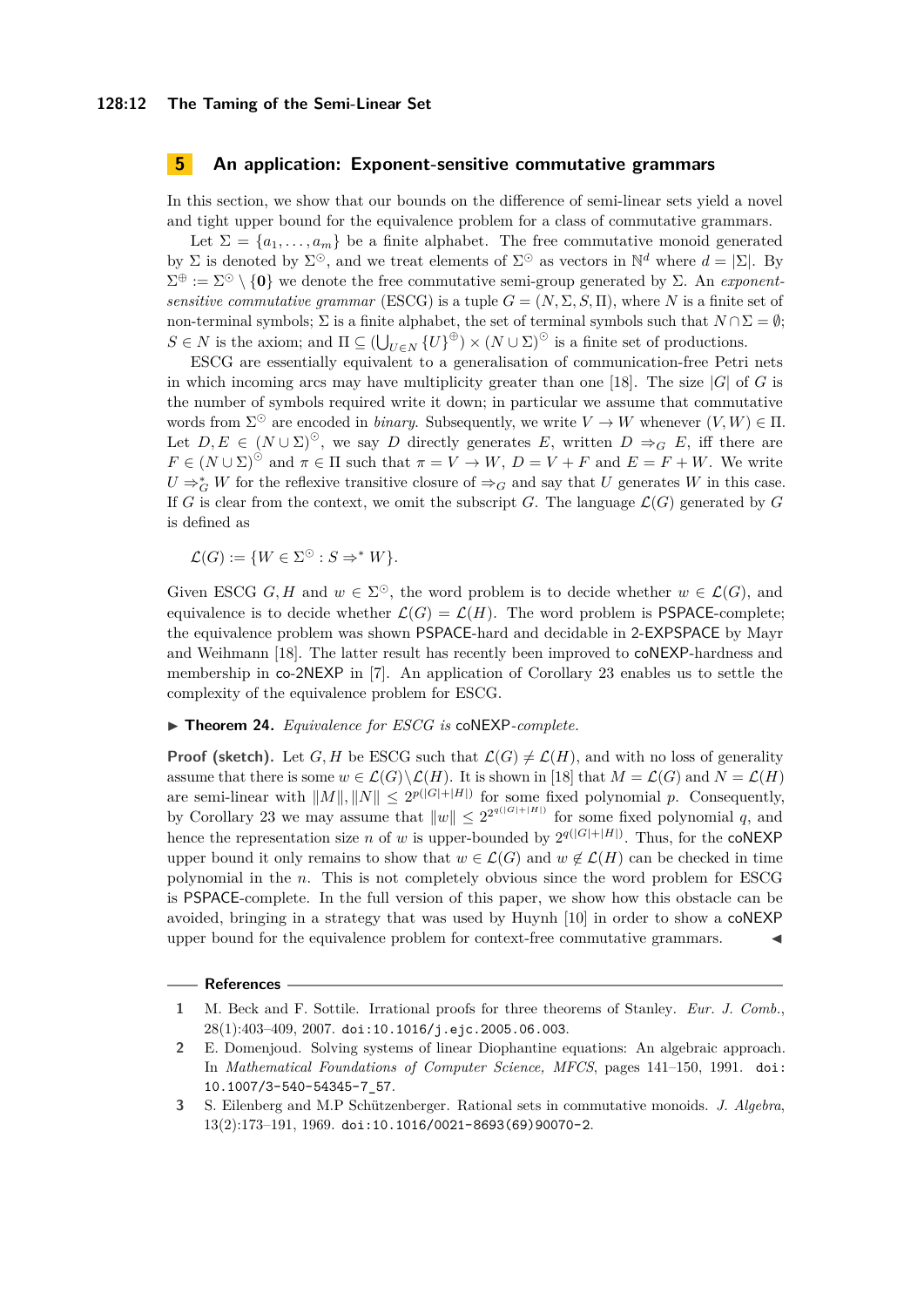### **D. Chistikov and C. Haase 128:13** 128:13

- <span id="page-12-13"></span>**4** J. Gallier. Notes on convex sets, polytopes, polyhedra, combinatorial topology, Voronoi diagrams and Delaunay triangulations, 2012. Manuscript available at [http://www.cis.](http://www.cis.upenn.edu/~jean/gbooks/convexpoly.html) [upenn.edu/~jean/gbooks/convexpoly.html](http://www.cis.upenn.edu/~jean/gbooks/convexpoly.html).
- <span id="page-12-9"></span>**5** S. Ginsburg. *The mathematical theory of context free languages*. McGraw-Hill, 1966.
- <span id="page-12-1"></span>**6** S. Ginsburg and E.H. Spanier. Bounded ALGOL-like languages. *T. Am. Math. Soc.*, pages 333–368, 1964. [doi:10.2307/1994067](http://dx.doi.org/10.2307/1994067).
- <span id="page-12-21"></span>**7** C. Haase and P. Hofman. Tightening the complexity of equivalence problems for commutative grammars. In *Symposium on Theoretical Aspects of Computer Science, STACS*, volume 47 of *LIPIcs*, pages 41:1–41:14. Schloss Dagstuhl – Leibniz-Zentrum fuer Informatik, 2016. [doi:10.4230/LIPIcs.STACS.2016.41](http://dx.doi.org/10.4230/LIPIcs.STACS.2016.41).
- <span id="page-12-19"></span>**8** C. Haase, B. Nill, and A. Paffenholz. Lecture notes on lattice polytopes. Preliminary version of December 7, 2012, available at [http://polymake.org/polytopes/paffenholz/](http://polymake.org/polytopes/paffenholz/data/preprints/ln_lattice_polytopes.pdf) [data/preprints/ln\\_lattice\\_polytopes.pdf](http://polymake.org/polytopes/paffenholz/data/preprints/ln_lattice_polytopes.pdf).
- <span id="page-12-5"></span>**9** M. Hague and A.W. Lin. Model checking recursive programs with numeric data types. In *Computer Aided Verification, CAV*, volume 6806 of *Lect. Notes Comp. Sci.*, pages 743–759. Springer, 2011. [doi:10.1007/978-3-642-22110-1\\_60](http://dx.doi.org/10.1007/978-3-642-22110-1_60).
- <span id="page-12-2"></span>**10** D.T. Huynh. The complexity of equivalence problems for commutative grammars. *Information and Control*, 66(1–2):103–121, 1985. [doi:10.1016/S0019-9958\(85\)80015-2](http://dx.doi.org/10.1016/S0019-9958(85)80015-2).
- <span id="page-12-7"></span>**11** D.T. Huynh. A simple proof for the  $\Sigma_2^p$  upper bound of the inequivalence problem for semilinear sets. *Elektron. Inf.verarb. Kybern.*, 22(4):147–156, 1986.
- <span id="page-12-6"></span>**12** T.-D. Huynh. The complexity of semilinear sets. *Elektron. Inf.verarb. Kybern.*, 18(6):291– 338, 1982.
- <span id="page-12-4"></span>**13** O.H. Ibarra. Reversal-bounded multicounter machines and their decision problems. *J. ACM*, 25(1):116–133, 1978. [doi:10.1145/322047.322058](http://dx.doi.org/10.1145/322047.322058).
- <span id="page-12-10"></span>**14** R. Ito. Every semilinear set is a finite union of disjoint linear sets. *J. Comput. Syst. Sci.*, 3(2):221–231, 1969. [doi:10.1016/S0022-0000\(69\)80014-0](http://dx.doi.org/10.1016/S0022-0000(69)80014-0).
- <span id="page-12-11"></span>**15** E. Kopczyński. Complexity of problems of commutative grammars. *Log. Meth. Comput. Sci.*, 11(1), 2015. [doi:10.2168/lmcs-11\(1:9\)2015](http://dx.doi.org/10.2168/lmcs-11(1:9)2015).
- <span id="page-12-18"></span>**16** M. Köppe and S. Verdoolaege. Computing parametric rational generating functions with a primal Barvinok algorithm. *Electr. J. Comb.*, 15(1), 2008.
- <span id="page-12-20"></span>**17** J. Matoušek. *Lectures on discrete geometry*. Graduate texts in mathematics. Springer, 2002. [doi:10.1007/978-1-4613-0039-7](http://dx.doi.org/10.1007/978-1-4613-0039-7).
- <span id="page-12-3"></span>**18** E.W. Mayr and J. Weihmann. Completeness results for generalized communication-free Petri nets with arbitrary edge multiplicities. In *Reachability Problems (RP'13)*, volume 8169 of *LNCS*, pages 209–221. Springer, 2013. [doi:10.1007/978-3-642-41036-9\\_19](http://dx.doi.org/10.1007/978-3-642-41036-9_19).
- <span id="page-12-14"></span>**19** A. Paffenholz. Polyhedral geometry and linear optimization. Preliminary version of July, 2010, available at [http://www.mathematik.tu-darmstadt.de/~paffenholz/daten/](http://www.mathematik.tu-darmstadt.de/~paffenholz/daten/preprints/ln.pdf) [preprints/ln.pdf](http://www.mathematik.tu-darmstadt.de/~paffenholz/daten/preprints/ln.pdf).
- <span id="page-12-0"></span>**20** R. Parikh. On context-free languages. *J. ACM*, 13(4):570–581, 1966. [doi:10.1145/321356.](http://dx.doi.org/10.1145/321356.321364) [321364](http://dx.doi.org/10.1145/321356.321364).
- <span id="page-12-17"></span>**21** L. Pottier. Minimal solutions of linear Diophantine systems: Bounds and algorithms. In *Rewriting Techniques and Applications, RTA*, volume 488 of *Lect. Notes Comp. Sci.*, pages 162–173. Springer, 1991. [doi:10.1007/3-540-53904-2\\_94](http://dx.doi.org/10.1007/3-540-53904-2_94).
- <span id="page-12-12"></span>**22** R.T. Rockafellar. *Convex Analysis*. Princeton University Press, 1970.
- <span id="page-12-15"></span>**23** A. Schrijver. *Theory of linear and integer programming*. John Wiley & Sons, 1986.
- <span id="page-12-16"></span>**24** J. von zur Gathen and M. Sieveking. A bound on solutions of linear integer equalities and inequalities. *P. Am. Math. Soc.*, 72(1):155–158, 1978. [doi:10.1090/](http://dx.doi.org/10.1090/S0002-9939-1978-0500555-0) [S0002-9939-1978-0500555-0](http://dx.doi.org/10.1090/S0002-9939-1978-0500555-0).
- <span id="page-12-8"></span>**25** V. Weispfenning. The complexity of almost linear Diophantine problems. *J. Symb. Comp.*, 10(5):395–403, 1990. [doi:10.1016/S0747-7171\(08\)80051-X](http://dx.doi.org/10.1016/S0747-7171(08)80051-X).